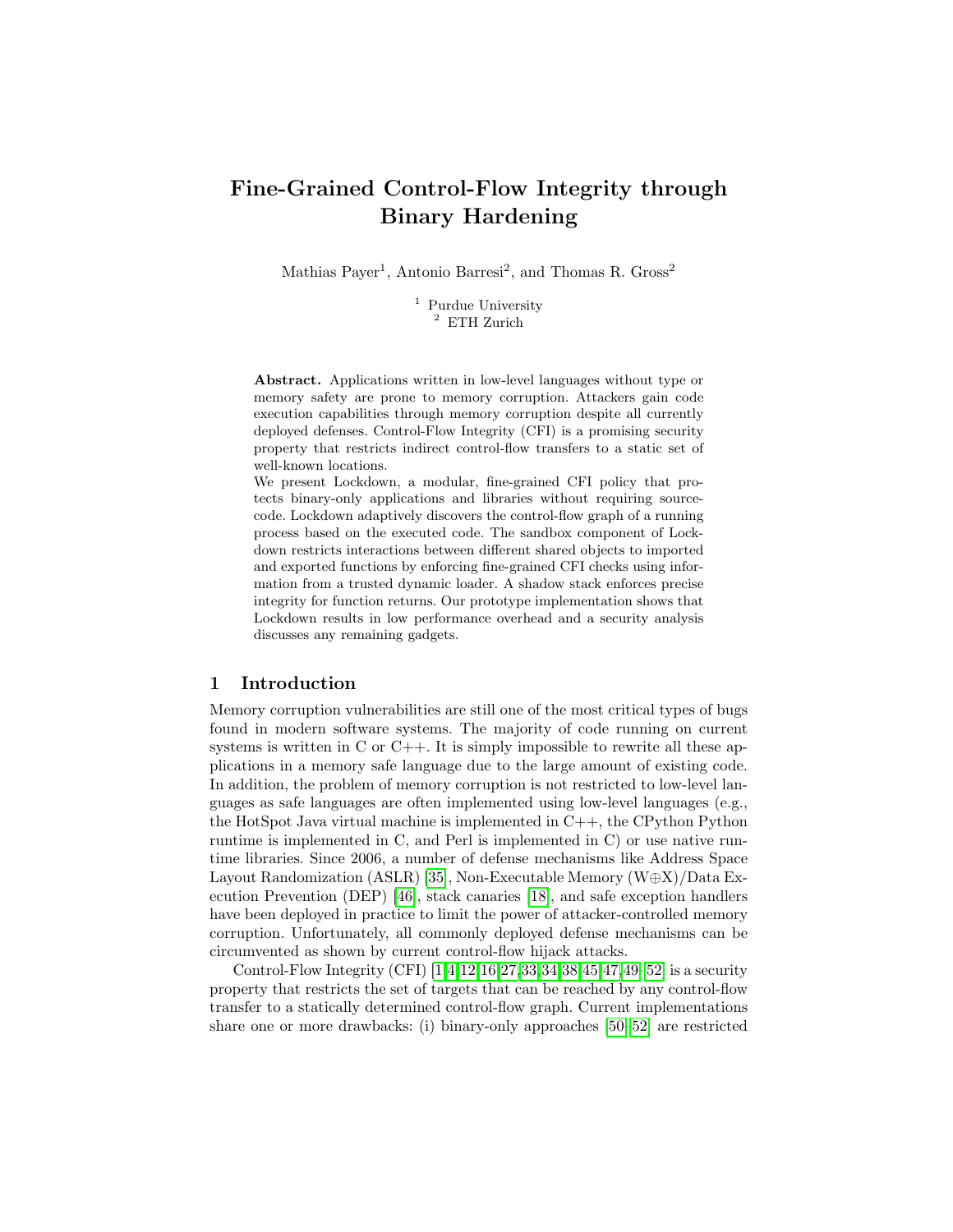in their precision due to an over-approximation of the target sets where too many targets are allowed (these coarse-grained CFI policies can be exploited by attackers  $[8,14,17]$  $[8,14,17]$  $[8,14,17]$ , (ii) the need to recompile applications  $[4,16,34,38,45,47,49]$  $[4,16,34,38,45,47,49]$  $[4,16,34,38,45,47,49]$  $[4,16,34,38,45,47,49]$  $[4,16,34,38,45,47,49]$  $[4,16,34,38,45,47,49]$  $[4,16,34,38,45,47,49]$ , (iii) no support (or protection) for shared libraries  $[1, 4, 16, 33, 38, 47]$  $[1, 4, 16, 33, 38, 47]$  $[1, 4, 16, 33, 38, 47]$  $[1, 4, 16, 33, 38, 47]$  $[1, 4, 16, 33, 38, 47]$  $[1, 4, 16, 33, 38, 47]$ , or (iv) no stack integrity protection [\[12,](#page-18-1)[34,](#page-19-3)[45,](#page-19-5)[48,](#page-19-10)[51,](#page-19-11)[52\]](#page-19-8). Modular CFI (MCFI) [\[34\]](#page-19-3) recently added support for shared libraries but a recompilation of the application and all libraries is required. Furthermore, MCFI might require source code changes in the application, comes with its own libc implementation, which makes it less flexible, and does not support  $C++$  code. COOP [\[40\]](#page-19-12) presents an attack against CFI mechanisms that are unaware of  $C++$  semantics for virtual function calls. Both MCFI and COOP were developed concurrently with Lockdown.

This paper presents Lockdown, a modular fine-grained CFI policy that supports any legacy binary. All indirect control-flow transfers are instrumented with security checks through dynamic binary translation. The target-sets for finegrained CFI are approximated based on import and export definitions used in applications and libraries and a dynamic on-the-fly binary analysis for addresses of function pointers that are taken during the execution of the application. Using this approach, Lockdown adjusts the control-flow graph at runtime as code is being executed, growing the CFG when new code is executed, shrinking the CFG when libraries are unloaded. To protect against all forms of Return-Oriented Programming (ROP), Lockdown employs a shadow stack that enforces precise integrity of return instruction pointers. A shadow stack is stricter than a CFI check as the CFI check would allow the return instruction to target any possible call site of the current function while the shadow stack only allows the return to target the actual caller (by keeping state through the call/return relationship). A prototype implementation of our fine-grained CFI policy results in 19% average performance overhead for SPEC CPU2006 (which is on the same order as fine-grained source-level CFI implementations) and the performance overhead for Apache 2.2 is between 1.83% and 7.87% (depending on the configuration). This paper makes the following contributions:

- 1. Demonstration that CFI handles dynamic loading without recompilation; Lockdown is the first binary-only, modular, fine-grained CFI solution that supports dynamic loading and prevents real-life control-flow hijack attacks.
- 2. A performance evaluation of Lockdown. Lockdown results in low performance overhead of 19.09% on average for SPEC CPU2006 and between 1.83% and 7.86% on average for different Apache 2.2 configurations.
- 3. A CFI effectiveness and security evaluation of our fine-grained CFI approach going beyond the traditional quantitative methods. Our qualitative security evaluation method can be used to evaluate future CFI implementations.

# 2 Attack Model

Lockdown protects applications against control-flow hijack attacks under a powerful attack model: an attacker has read and write capabilities of the program's data regions and read capabilities of the program's code regions. This attack model reflects common efforts to circumvent deployed defenses on modern sys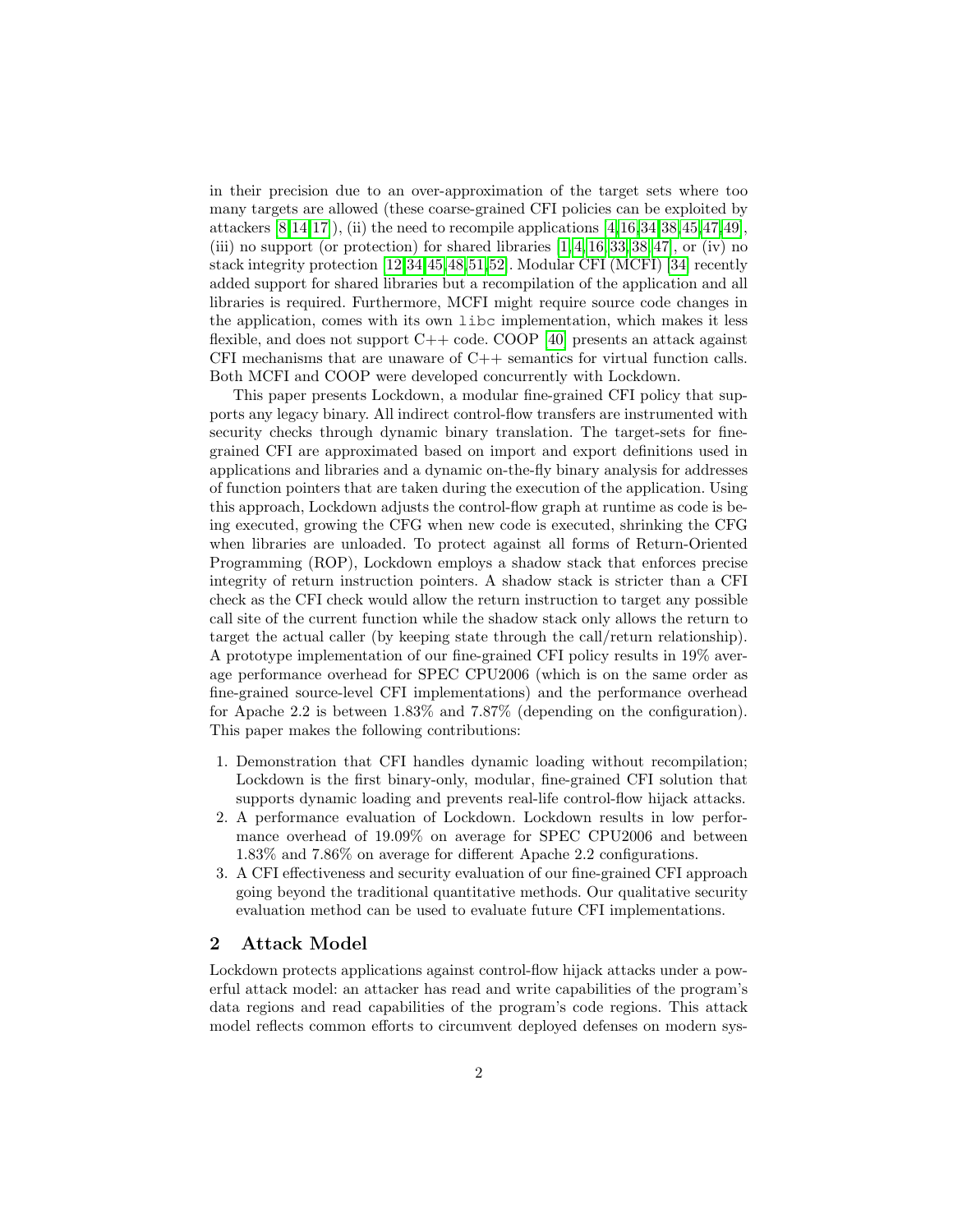tems. The attacker uses memory corruption vulnerabilities present in the application or any of the loaded libraries to modify the program's data, thereby affecting the control-flow and execution of the program.

The attacker can neither modify the code region of the program nor inject additional code into the program. This assumption is fulfilled by current systems that enforce a W⊕X [\[46\]](#page-19-1) strategy, where any memory area is either writable or executable (and never both at the same time). Also, the attacker cannot forcefully load attacker-controlled libraries. To achieve code execution capabilities the attacker must therefore reuse existing code sequences available in some code region of the program or its libraries  $[3, 5, 6, 9, 31, 39, 43]$  $[3, 5, 6, 9, 31, 39, 43]$  $[3, 5, 6, 9, 31, 39, 43]$  $[3, 5, 6, 9, 31, 39, 43]$  $[3, 5, 6, 9, 31, 39, 43]$  $[3, 5, 6, 9, 31, 39, 43]$  $[3, 5, 6, 9, 31, 39, 43]$ . As with any other CFI defense mechanism, non-control data attacks [\[10\]](#page-18-7) are out of scope.

Using these given (practical) capabilities an attacker will try to (i) overwrite a code pointer, (ii) prepare a set of invocation frames for a code-reuse attack, and (iii) force the program to dereference and follow the compromised code pointer to achieve code execution.

# 3 Background and Related Work

A variety of defense mechanisms exist that protect against control-flow hijack attacks (see [\[44\]](#page-19-16) for a systematization of attacks and defense mechanisms). Existing defense mechanisms stop control-flow hijack attacks at different stages by: (i) retrofitting type/memory safety onto existing languages [\[20,](#page-18-8) [30\]](#page-18-9), (ii) protecting the integrity of code pointers (i.e., allowing only valid code locations to change the memory area of a code pointer)  $[2, 22, 28, 29]$  $[2, 22, 28, 29]$  $[2, 22, 28, 29]$  $[2, 22, 28, 29]$ , (iii) randomizing the location of code regions or code blocks (ASLR or code diversification are examples of probabilistic protections) [\[11,](#page-18-13) [18,](#page-18-0) [23,](#page-18-14) [35\]](#page-19-0), or (iv) verifying the correctness of code pointers when they are used, e.g., Control-Flow Integrity (CFI) [\[1\]](#page-17-0). CFI does not prevent memory corruption but detects corrupted values when they are used in indirect control-flow transfers. Unfortunately, CFI has not yet seen widespread use as existing implementations either affect the software development process (for source-based, fine-grained policies) or were shown to be insecure.

# 3.1 Control-Flow Integrity

Control-Flow Integrity (CFI) [\[1\]](#page-17-0) and its extension XFI [\[16\]](#page-18-2) restrict the controlflow of an application to a statically computed control-flow graph. Each indirect control-flow transfer (an indirect call, indirect jump, or function return) is allowed to transfer control at runtime only to the set of statically determined targets of this code location.

CFI relies on code integrity (i.e., an attacker cannot change the executed code of the application). Under this assumption, an attacker can only achieve code execution by controlling code pointers. CFI checks the integrity of code pointers at the location where they are used in the code. Using memory corruption vulnerabilities, an attacker may change the values of code pointers (or any other data). The attack is detected (and stopped) when the program tries to follow a compromised code pointer that refers to a location that is not in the set of allowed targets for a specific control-flow transfer instruction.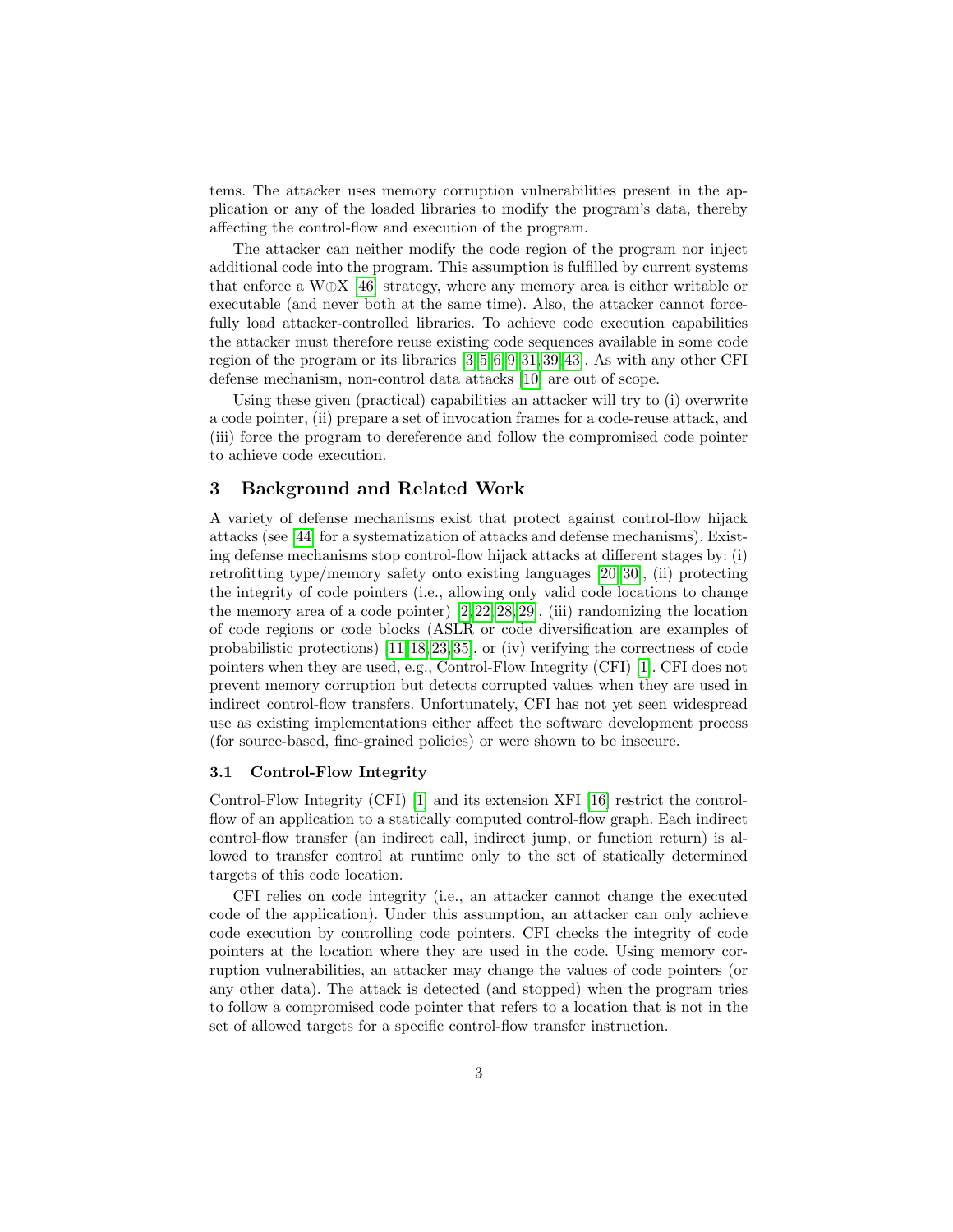The effectiveness of CFI relies on two components: (i) the (static) precision of the control-flow graph that determines the upper bound of precision, and (ii) the (dynamic) precision of the individual runtime checks. First, CFI can only be as precise as the control-flow graph that is enforced. If the control-flow graph is too permissive, it may allow illegal control transfers. All existing CFI approaches rely on two phases: an explicit static analysis phase and an enforcement phase that executes additional checks. Most compiler-based implementations of CFI [\[1,](#page-17-0) [2,](#page-17-6) [4,](#page-17-1) [16,](#page-18-2) [33,](#page-19-2) [38,](#page-19-4) [47,](#page-19-6) [49\]](#page-19-7) rely on a points-to analysis for code pointers at locations in the code that execute indirect control-flow transfers. A severe limitation of these approaches is that all the protected code must be present during compilation as they do not support modularity or shared libraries. Implementations based on static binary analysis [\[13,](#page-18-15) [27,](#page-18-3) [48,](#page-19-10) [50,](#page-19-9) [51\]](#page-19-11) either rely on relocation information (e.g., in the Windows PE executable format) or reconstruct that information using static analysis [\[27,](#page-18-3) [52\]](#page-19-8). MCFI [\[34\]](#page-19-3) is a recent compiler-based CFI tool that stores type information and dynamically merges points-to sets when new libraries are loaded (but does not support library unloading). Second, the initial upper bound for precision is possibly limited through the implementation of the control-flow checks (see [\[17\]](#page-18-5) for common limitations in CFI implementations). Coarse-grained policies maintain few global sets of possible targets instead of one set per control-flow transfer: one target set each for indirect jumps, indirect calls, and function returns. The control-flow checks restrict the transfers to addresses in each set. This policy is an improvement compared to unchecked control-flow transfers but overly permissive as an attacker can hijack control-flow to any entry in the set. As demonstrated in recent work  $[8, 14, 17]$  $[8, 14, 17]$  $[8, 14, 17]$  these coarse-grained CFI implementations still allow attackers to successfully mount code-reuse attacks by making the exploits CFI aware, i.e., hardening them to just use gadgets still allowed in the limited set of valid targets. COOP [\[40\]](#page-19-12), developed concurrently with our work, presents such an attack, leveraging virtual calls in  $C++$  programs to circumvent CFI mechanisms that do not restrict call targets for virtual calls based on a type-based analysis. Recovering such precise information is hard (and often infeasible) for a binary analysis. The precision of the Lockdown CFI policy relies on the shared libraries that are used. If the same amount of code is broken into smaller libraries then the precision of Lockdown increases, limiting attacks like COOP to call targets that are imported in the current object.

Lockdown is a dynamic fine-grained CFI approach for unmodified binary-only applications (i.e., no source access is needed) that enforces a stricter, dynamically constructed modular control-flow graph using CFI checks and stack integrity using a shadow stack, than obtained in earlier approaches. Lockdown ensures code integrity, adds a shadow stack that protects against ROP attacks, and enforces dynamic control-flow checks for all indirect control-flow transfers.

# 3.2 Dynamic Binary Translation

Software-based Fault Isolation (SFI) protects the integrity of the system and/or data by executing additional guards that are not part of the original code. Dynamic Binary Translation (DBT) allows the implementation of SFI guards on applications without prior compiler involvement by translating code on the fly.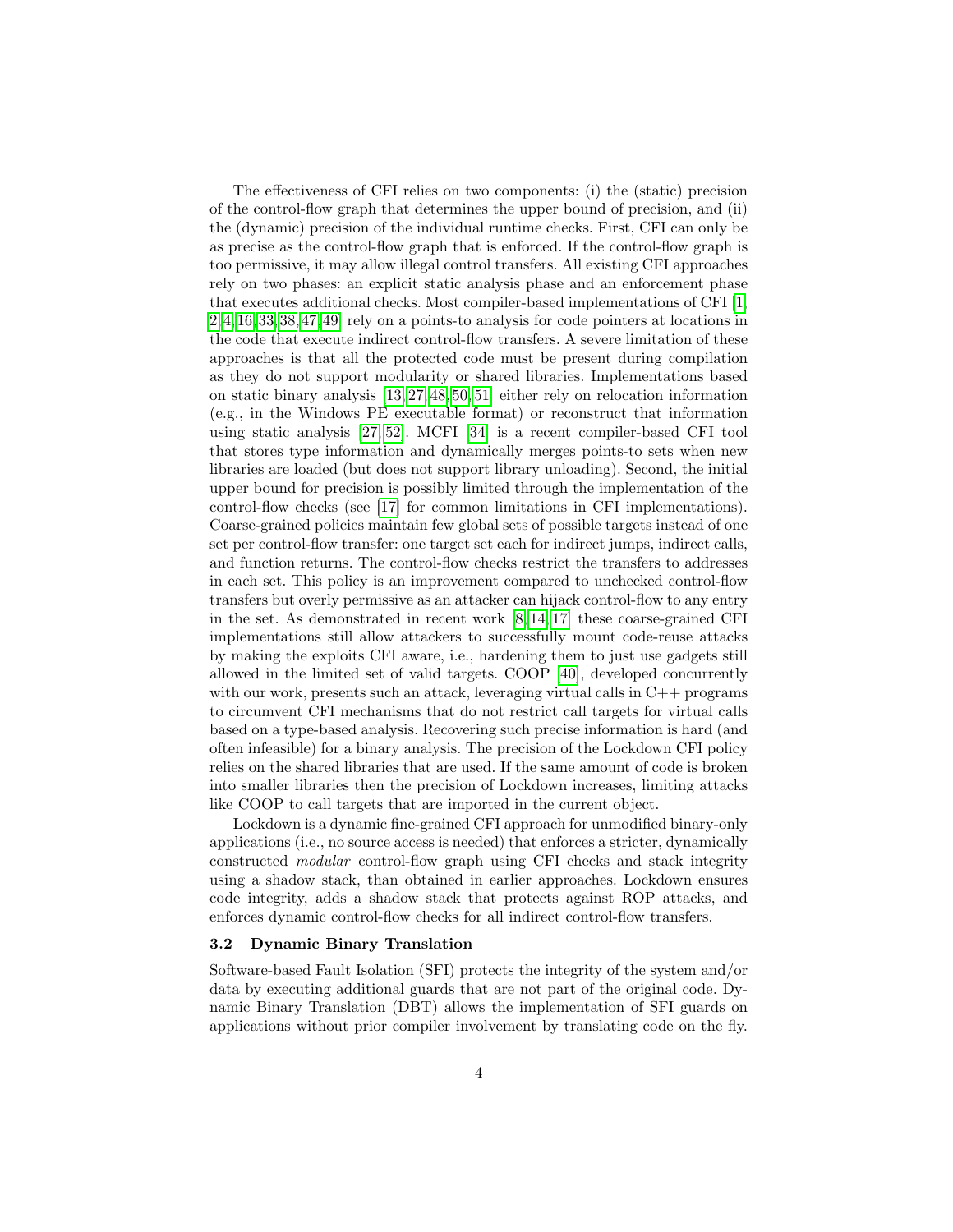The DBT system can dynamically enforce security policies by collecting runtime information and restricting capabilities of the executed code [\[21\]](#page-18-16).

Several DBT systems exist with different performance characteristics. Valgrind [\[32\]](#page-19-17) and PIN [\[25\]](#page-18-17) offer a high-level runtime interface resulting in higher performance costs while DynamoRIO [\[7\]](#page-17-7) and libdetox [\[36\]](#page-19-18) support a more direct translation mechanism with low overhead, translating application code on the granularity of basic blocks. Lockdown builds on libdetox, which has already been used to implement several security policies.

A security policy can only be enforced if the translation system itself is secure. Libdetox splits the user-space address space into two domains: the untrusted application domain and the trusted and protected binary translator domain. This design protects the binary translation system against memory corruption attacks. Libdetox uses a separate translator stack and separate memory regions from the running application. Libdetox protects the trusted domain by ran-domizing address locations<sup>[3](#page-4-0)</sup> and enforces the following properties: (i) all code is translated before execution; (ii) translated code can only access the application domain; (iii) no pointer to the trusted domain is ever stored in the application domain, protecting the trusted domain against information leakage. The application traps into the trusted domain when (i) it executes a system call, (ii) reaches untranslated code, or (iii) a full (non-inlined) security check is triggered. Libdetox relies on a trusted loader [\[37\]](#page-19-19), protecting the DBT system from attacks against the loader when loading or unloading shared libraries.

Lockdown gives the following security guarantees: a shadow stack protects the integrity of return instruction pointers on the stack at all times; the trusted loader protects the data structures that are used to execute functions in other loaded libraries at runtime; and the integrity of the security mechanism is guaranteed by the binary translation system. The shadow stack is implemented by translating call and return instructions [\[36\]](#page-19-18). Translated call instructions push the return instruction pointer on both the application stack and the shadow stack in the trusted domain. Translated return instructions check the equivalence between the return instruction pointer on the application stack and the shadow stack; if the pointers are equivalent then control is transferred to the translated code block identified by the code pointer on the shadow stack. The existing version of libdetox supports the full x86 instruction set (including SSE extensions).

# 4 Lockdown Design

Lockdown enforces a fine-grained, dynamic, modular CFI policy at the granularity of individual Dynamic Shared Objects (DSO) (a DSO is an individual ELF file like the program or any used shared library) and symbols (applications or libraries for calls, symbol definitions for jumps). Lockdown restricts (i) inter-module indirect calls to functions that are exported from one object and

<span id="page-4-0"></span><sup>&</sup>lt;sup>3</sup> The trusted domain is small both regarding code and data. An alternative implementation uses SFI and mask operations (added by the binary translator to any read- /write in the application domain) to protect against information side channels [\[42\]](#page-19-20), resulting in higher overhead.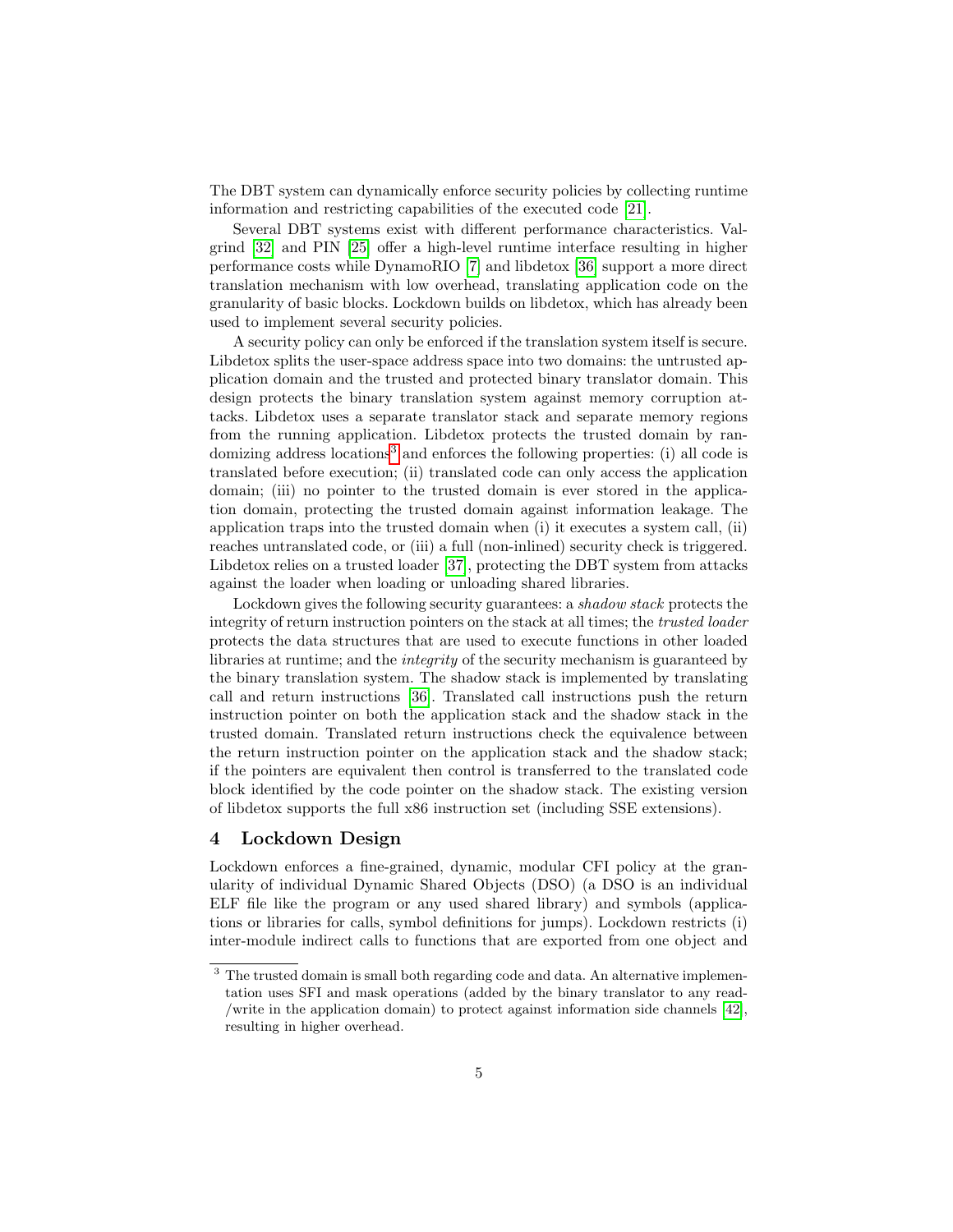imported in the other object, (ii) intra-module indirect calls to valid functions, (iii) indirect jump instructions to valid instructions in the same function and valid call targets for tail calls, and (iv) return instructions to the precise return address (with a special handler for exceptions). [Figure 1](#page-5-0) and [Figure 2](#page-5-1) show examples for call and jump restrictions. The per-object target sets are adapted dynamically whenever libraries are loaded or unloaded. The integrity of return instructions is enforced at all times using a shadow stack. Indirect call instructions and indirect jump instructions execute a runtime check that validates the current target according to the current location and the object's sets.

The ELF format [\[15,](#page-18-18)[41\]](#page-19-21) specifies the on-disk layout of applications, libraries, and compiled objects. ELF files contain symbol information with different level of detail. The ELF section dynsym provides the required symbol information for inter-module calls and the optional symtab ELF section contains information about all symbols. Lockdown uses both symbol tables to construct the perobject target sets (and to infer function boundaries to restrict jumps). If only the coarse-grained dynsym table is available, e.g., because the library is stripped,



<span id="page-5-0"></span>Fig. 1. Call restrictions for an executable and two libraries. DSOs are only allowed to call imported function symbols. Local function calls may only transfer to local function symbols.



<span id="page-5-1"></span>Fig. 2. Restrictions for jump instructions within two different libraries. Jumps may only target locations within the same symbol. Inter-DSO jumps are not allowed in general. If stripped, jumps have to stay within the bounds of the nearest symbol definitions.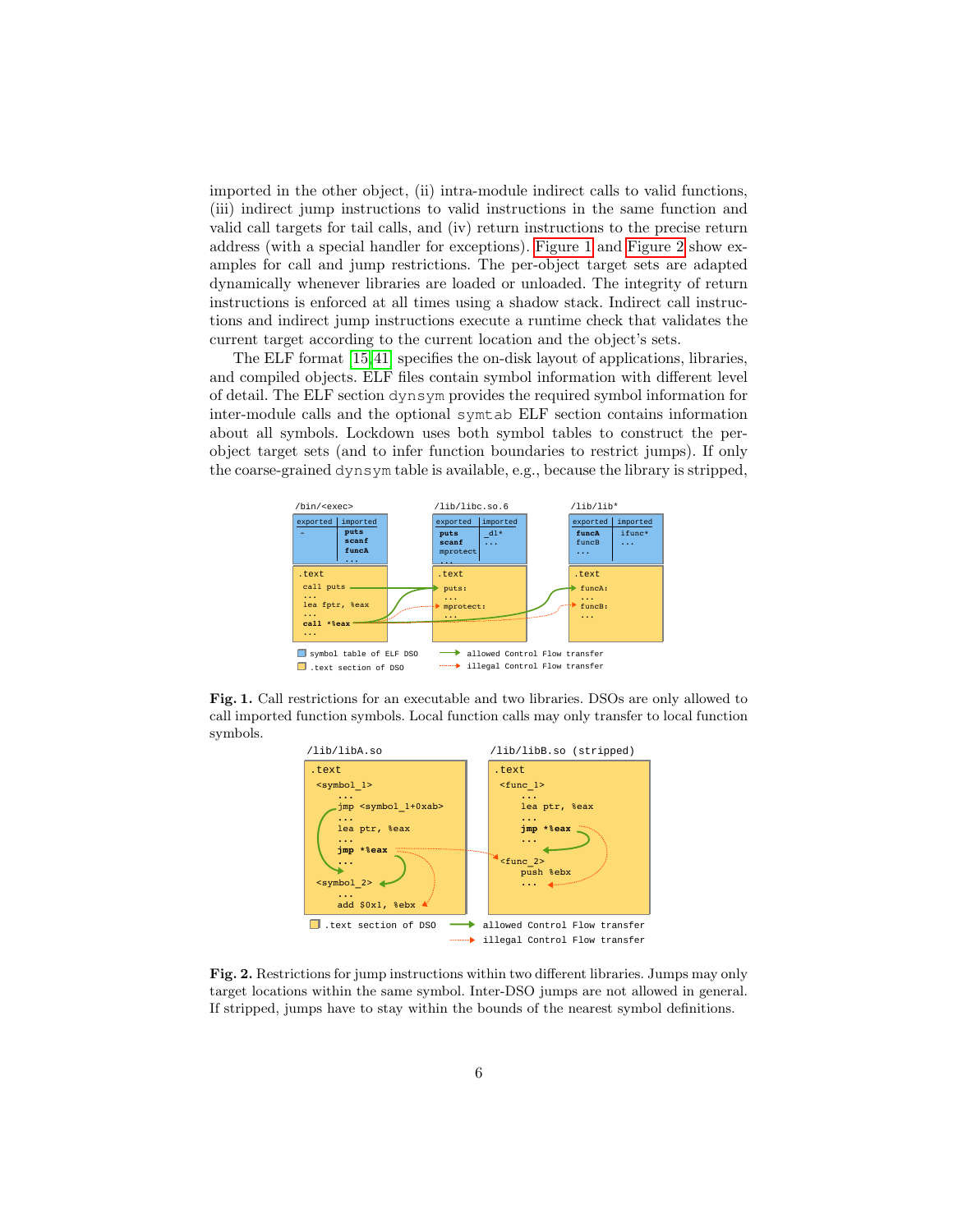then Lockdown falls back to a coarser-grained protection for intra-object calls and jumps. The policies for inter-object transfers and return targets are not affected. On current Ubuntu systems (and other popular Linux distributions) the full symtab information is available and easily installable for user-space applications and all common libraries.

In contrast to other binary CFI solutions where only one global static set of valid targets per indirect control-flow type exists (e.g., one global set for all return instructions), Lockdown provides a finer-grained approach where the set of valid targets is dynamic and specific to the instruction type, its object (for calls and jumps), its symbol within the object (for jumps), and the currently active stack frames at the time of the control-flow transfer (for returns). This setup results in a fine-grained CFI policy compared to other coarse-grained approaches that solely use (few) global sets for all valid targets. The precision of the Lockdown CFI mechanism depends on the modularity of the application. If the same amount of code is split across more libraries (e.g., one library is split into multiple libraries) then the precision of our CFI mechanism increases and becomes finer-grained. Modern applications are often implemented in a highly modular way with, e.g., LibreOffice using 297 libraries, Chromium-browser using 194 libraries, or Firefox using 29 libraries.

## <span id="page-6-0"></span>4.1 Rules for Control Transfers

Three different forms of indirect control transfers exist, call, jump, and return instructions. The rules for different control transfers are as follows:

- 1. Call instructions must always target valid functions. The set of valid functions is specific for each object. Only functions that are defined or imported in the current object are allowed as targets;
- 2. The target of a jump instruction must (i) target a valid instruction inside the current function (according to a linear disassembly from function beginning) or (ii) target a valid function target (due to tail call optimizations);
- 3. Return instructions must always transfer control back to the caller (or to one of the previous callers in exceptional cases). The DBT system transparently keeps a shadow stack data structure in the trusted domain (not visible to the application) to verify return addresses on the stack before they are dereferenced. Therefore, Lockdown always enforces the precise return target.

Additionally, Lockdown implements a set of special handlers for control-flow particularities in low-level libraries (e.g., libc) as discussed in [Section 5.2.](#page-8-0)

## 4.2 Control Transfer Guards

Generally, the target of an indirect control-flow transfer is not known in advance. Therefore, a runtime check is needed and the binary translator emits a guard that executes these dynamic checks when an indirect control-flow transfer executes. Conceptually, each indirect control-flow transfer traps into the Lockdown domain and verifies that the current target is allowed according to the current location and the rules defined in [Section 4.1.](#page-6-0) To avoid unnecessary resolutions, different optimizations are implemented. For each DSO a lookup table is used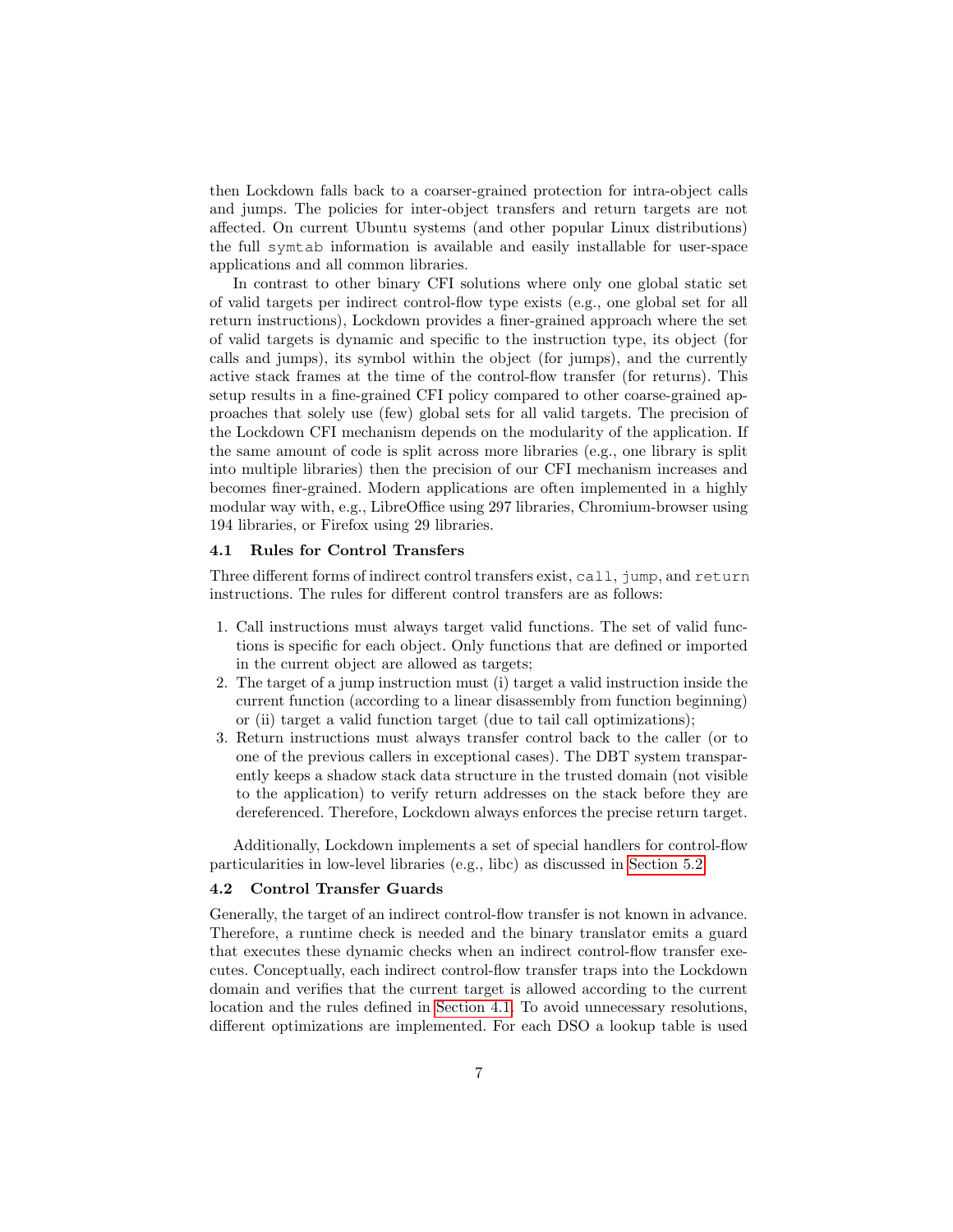

 $\Box$  read only  $\Box$  readable + executable

<span id="page-7-0"></span>Fig. 3. Overview of the Lockdown approach. (CFT: Control-Flow Transfer, ICT: Indirect Control-Flow Transfer, ELF: Executable and Linkable Format)

to cache already verified transitions that can be used in the fast path. Further optimizations are described in [Section 5.1.](#page-8-1)

Return instructions are translated to check the shadow stack. The added guard verifies that the current return address on the application stack is the same as the address that was pushed by the last call instruction. The shadow stack in the Lockdown domain keeps track of valid return targets. To allow different exceptional cases (e.g., tail calls, or C++ exception handling) the shadow stack can be resynchronized with the application stack by unwinding shadow stack frames until the frames match again. Shadow stack frames can only be removed by exceptions (never added), resulting in sound behavior.

# 4.3 Handling Stripped Binaries

For many systems, full symbol information is available (e.g., the symbol tables of all common libraries for Ubuntu 12.04 are available as separate packages). Yet, some binaries are only available in stripped form. Even if binaries are stripped, imported and exported symbols are always available and Lockdown enforces a policy that is fine-grained even without full symbol tables. The same strong CFI policy is enforced for all inter-module transfers as all required information remains available. For intra-module transfers we currently rely on heuristics (see [Section 5.3\)](#page-9-0) that detect valid transfers. A more detailed (static or dynamic) binary analysis could recover function prologues more precisely, increasing the intra-module protection to the level where full symbol information is available.

# 5 Prototype Implementation

The prototype implementation [\(Figure 3\)](#page-7-0) builds on libdetox and secuLoader [\[36,](#page-19-18) [37\]](#page-19-19). The DBT embeds the control-flow checks during the translation of individual basic blocks. All static control-flow transfers are verified during translation and indirect (dynamic) control-flow transfers are instrumented to execute an inlined dynamic guard depending on the control-flow transfer type.

For all DBT systems, one of the biggest performance overheads is the translation of indirect control-flow transfers. Such transfers cannot be translated ahead of time and always incur a runtime lookup to consult the mapping between the original code and the translated code blocks before transferring control-flow to the translated code. Lockdown executes dynamic CFI checks right before the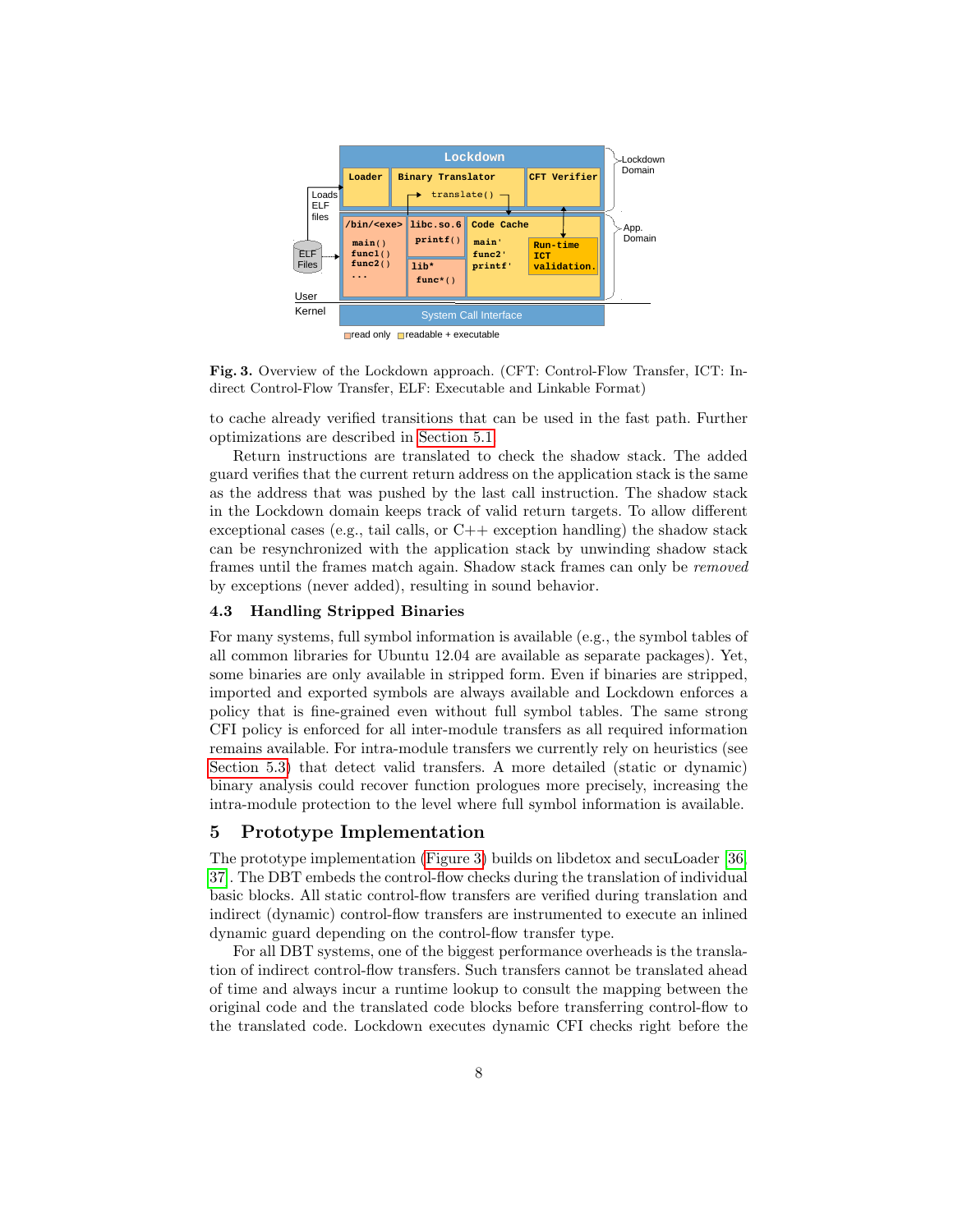runtime lookup. To reduce the overhead of these indirect control-flow transfers Lockdown implements a set of optimizations that cache data at different levels (e.g., a cache for each indirect control-flow transfer location, a cache for lookup values in the mapping table, and a cache for frequently used symbols).

The prototype is released as open-source and is implemented in less than 24k loc (C code mixed with a small amount of inline assembly): 2k loc for Lockdown, 15k loc for the binary translator and 7k loc for the trusted loader.

## <span id="page-8-1"></span>5.1 Runtime Optimizations

Achieving low overhead when running binary-only applications is a challenging problem: to support dynamic CFI policies, Lockdown needs to run the binary analysis alongside the executing application. We have implemented a set of optimizations to achieve low overhead without loss of precision or security. The libdetox DBT engine already implements a set of optimizations like local inline caches for indirect control-flow transfers. We extend these lookups by a control-flow transfer check. The validation uses a lookup table for already verified  $\{source,$  destination $\}$  pairs and recovers if this fast check fails (e.g., on a hash miss in the lookup table).

Furthermore, Lockdown uses inlined optimizations for different guards to avoid the validation path whenever possible. To understand indirect control-flow behavior we measured a large set of applications. Out of all indirect controlflow transfers, 51.04% are intra-DSO calls, 19.88% are inter-DSO calls, 28.99% are intra-DSO jumps with only 0.09% inter-DSO jumps. Inlined CFI checks for indirect jumps (i) check if the target stays inside the same symbol, (ii) execute a fast, direct lookup for intra-DSO targets, or (iii) redirect to a slow path. Inlined CFI checks for indirect calls (i) consult a local cache if the current target equals the last target, or (ii) redirect to the slow path that executes a full validation and updates the local cache as a side effect. Lockdown calculates symbol boundaries at translation time. Correctness of inlined checks follows due to immutability of symbol definitions and code (given by  $W \oplus X$ ). These optimizations effectively avoid the slow path (and full table lookup) and therefore reduce the performance overhead introduced by the control-flow transfer checks significantly.

#### <span id="page-8-0"></span>5.2 Control-Flow Particularities

Control-flow transfers in off-the-shelf binaries do not always adhere to the rules listed in [Section 4.1](#page-6-0) and Lockdown catches this behavior and recovers using a set of handlers. ELF implements calls to other libraries as a call to the PLT section of the current module and an indirect jump to the real function [\[15\]](#page-18-18). As Lockdown can only rely on binaries (a source code approach could implement this differently) it replaces such calls with a direct call to the loaded function, removing the indirect jump and needed CFI guard. Some special cases are specific to low-level libraries like the libc runtime support functions, e.g., inter-module calls to symbols that were not imported, intra-module cross function jumptables, inter-module callback functions, or even inter-module calls targeting PLT entries which would bypass our PLT inlining if not handled correctly. Lockdown also allows indirect jumps as tail calls to the beginning of other functions in the set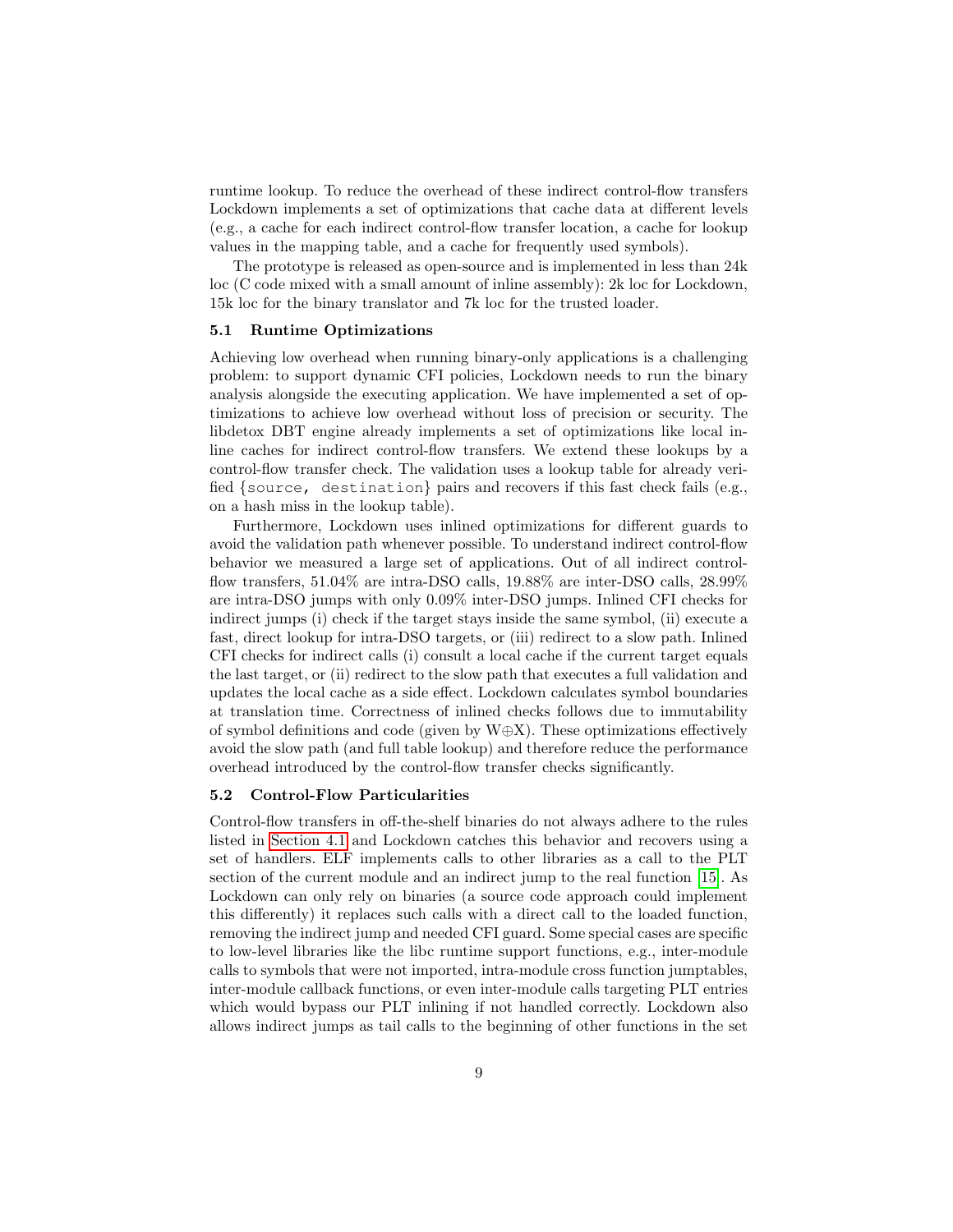of currently allowed call targets. Although a variety of these special cases exist, our experience shows that they can all be handled by a small set of handlers without compromising the CFI security properties.

High-level application code (i.e., all code that is not the libc or other lowlevel functionality like the loader) adheres to the rules listed in [Section 4.1](#page-6-0) and therefore does not require special handling, except callback functions (function pointers), which are discussed in the next section.

## <span id="page-9-0"></span>5.3 Implementation Heuristics

Binaries have little information about the types that are used at runtime and it is not always possible to recover information precisely. To support callback functions (i.e., a function in a library returns a function pointer that is later called from a different library; if this function is not exported/imported then the CFI guard would fail), Lockdown implements a dynamic scanning technique that is similar in design to the static analysis of Zhang and Sekar proposed in [\[52\]](#page-19-8).

Lockdown uses the following patterns to detect pointers to callback functions on the fly (i) push imm32, where a function pointer is pushed onto the stack, (ii) movl imm32, rel(%esp), where rel references a local variable on the stack, and (iii) leal imm32( $\epsilon$ ebx),  $\epsilon \rightarrow x$ , where a function pointer is moved from memory into a general purpose register relative to GOT.PLT [\[15\]](#page-18-18), or (iv) relocations that are used to define pointers for many callbacks (e.g., R 386 RELATIVE). In addition, Lockdown scans data sections (.data and .rodata) to detect static code pointers. Lockdown's dynamic analysis allows us to use the actual values and hard-code references in our guards. Each code pointer is verified to target a valid code location. These heuristics detect code pointers at the source where they are either encoded in instructions or stored in read-only data. Such heuristics will miss pointers that are modified using pointer arithmetic or taken from attacker-controlled, writable memory. We verified that these heuristics are sufficient to protect a large set of common Unix applications. To prevent attacker-controlled manipulation of our pointer detection heuristics we ensure that code pointers detected by heuristics can only come from read-only data or the trusted loader (e.g., through the GOT.PLT section). Our heuristics purposely only detect few targets that can be called from any module. Note that using heuristics to find all possible targets would degenerate to a weak CFI policy that is open to existing attacks. A finer-grained attribution of targets to modules through a data-flow analysis remains an interesting research question.

## 5.4 Binary Compatibility

Binary compatibility is a challenge for approaches like Lockdown, and using heuristics leads to a formally unsound approach. We successfully tested our implementation with a large set of applications, compilers, and optimization levels without problems. Our experience shows that low-level particularities (e.g., of the libc) can be handled in an automated and efficient way. As a dynamic approach, there are few limits to implement special handling and therefore Lockdown can easily be extended to account for possibly remaining special cases where binary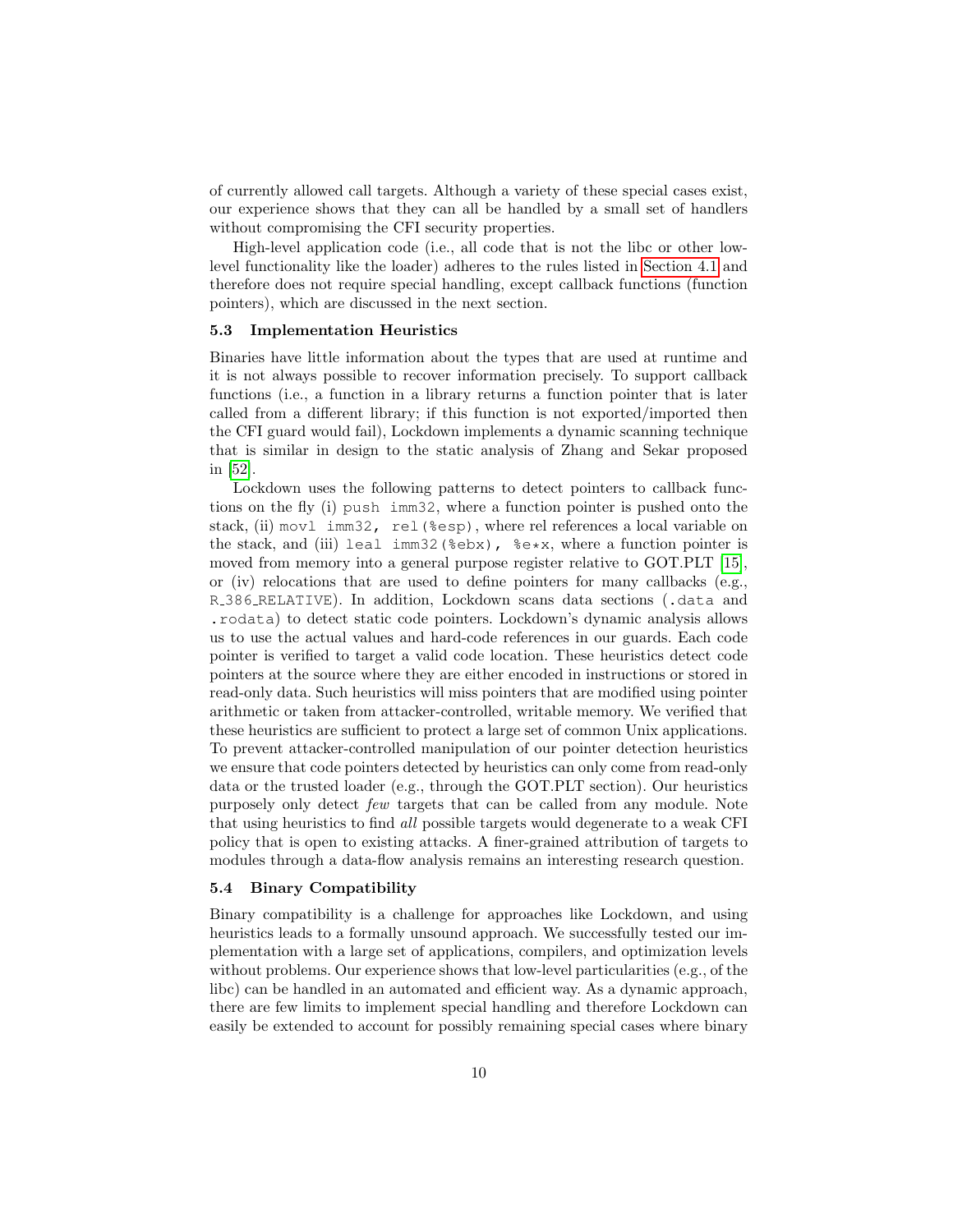compatibility is broken. An example concern might be that ret instructions are implemented as  $pop; jmp*;$  sequences. We did not experience this potential issue in any of our tests, but such sequences can be handled by simulating a ret instruction. Furthermore, all recently proposed CFI approaches [\[34,](#page-19-3) [50–](#page-19-9)[52\]](#page-19-8) come with either a binary or source code compatibility risk and none of them can guarantee full compatibility. Even MCFI [\[34\]](#page-19-3) cannot guarantee full C source code compatibility and requires source code changes within the SPEC CPU2006 benchmark suite. Under Lockdown, no binary compatibility issues where encountered for tested applications (including SPEC CPU2006), and no source-code changes were necessary.

The current prototype supports arbitrary user-space x86 code, shared libraries, signals, setjmp/longjmp, and multi-threaded applications. Self-modifying code or dynamic code generation is not supported. This is not a general limitation as a dynamic approach like Lockdown can detect runtime code generation and translate this new code alongside regular application code. A challenge for the binary translator is to detect if the dynamic code was generated by the benign application or by the attacker.

# 6 Evaluation

We evaluate Lockdown in the following areas: (i) performance using the SPEC CPU2006 benchmarks, (ii) real-world performance using Apache 2.2, (iii) a discussion of the security guarantees according to the implemented security policy, and (iv) remaining attack surface.

We run the experiments on an Intel Core i7 CPU 920@2.67GHz with 12GiB memory on Ubuntu Linux 12.04.4 LTS (on 32-bit x86). Lockdown and the SPEC CPU2006 benchmarks are compiled with GCC version 4.6.3 and -O2 optimization level. The full set of security features of Ubuntu Linux 12.04.4 LTS is enabled (ASLR, W⊕X, stack canaries, and safe exception frames).

#### 6.1 Performance

We use the SPEC CPU2006 benchmarks to measure CPU performance and to evaluate the performance impact of (i) Lockdown and (ii) binary translation only, both compared to native execution, in [Figure 4.](#page-11-0) Due to issues with the trusted loader [\[37\]](#page-19-19) combined with new versions of the libc we were unable to run omnetpp and dealII. The binary translation column includes the overhead from the trusted loader. The additional average overhead introduced by Lockdown for CFI enforcement (compared to binary translation) is 4.45%, and the average overhead for Lockdown in total is 19.09%. Only five benchmarks have a total overhead of more than 45% if run under Lockdown. The majority of benchmarks face a reasonable performance overhead of less than 10%.

An average overhead of 19.09% may seem high, but we point out that Lockdown enforces a purely dynamic binary-only fine-grained CFI policy that runs the binary analysis alongside the executed application whilst supporting dynamic library loading. Other fine-grained compiler-based CFI policies report comparable overhead of 20% overhead for SPEC CPU2006 [\[49\]](#page-19-7) . MCFI, a compiler-based solution, recently reduced this overhead to 5-6% for a subset of SPEC CPU2006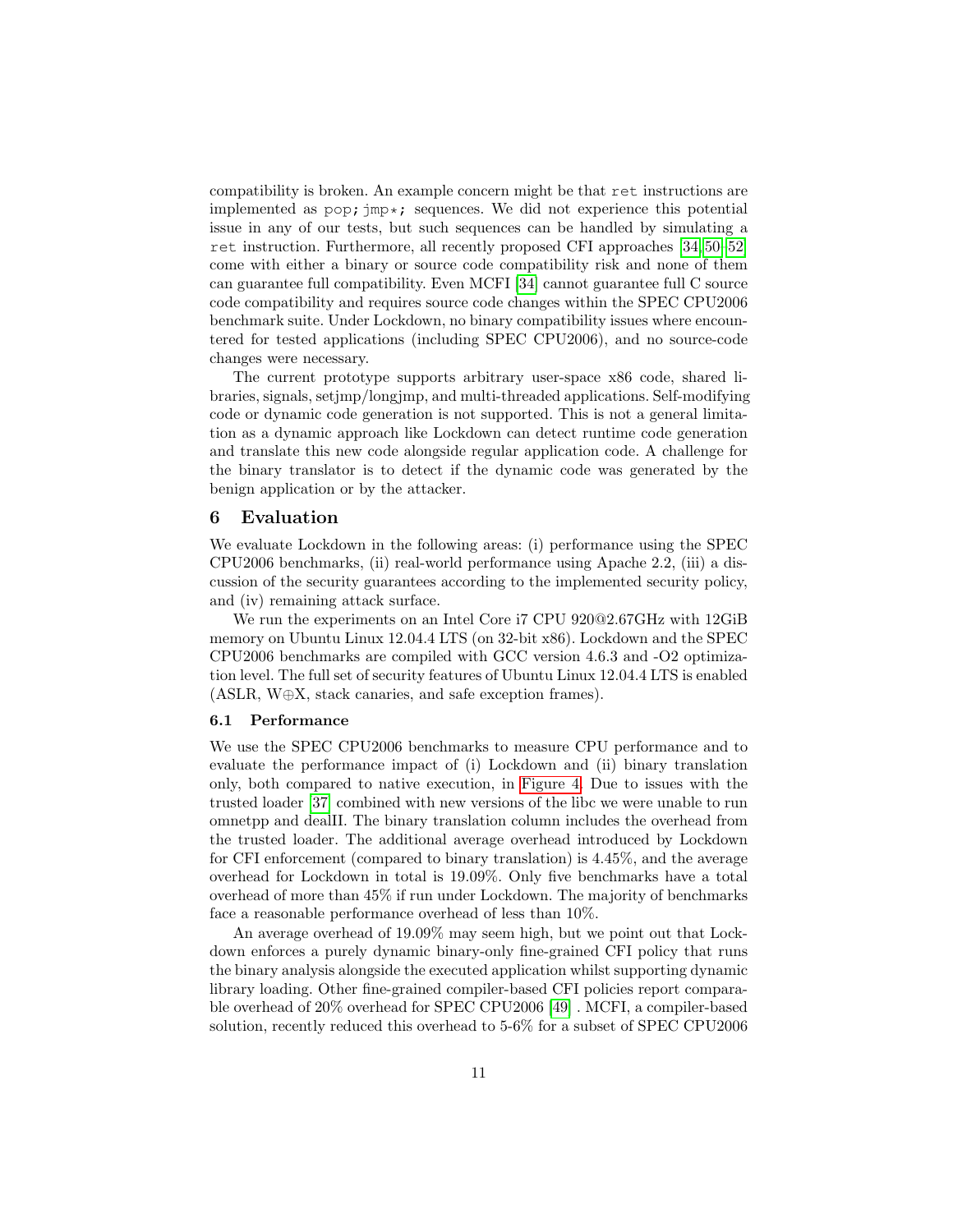

<span id="page-11-0"></span>Fig. 4. SPEC CPU2006 overhead for binary translation only and Lockdown (full CFI protection including shadow stack).

benchmarks [\[34\]](#page-19-3) without enforcing stack pointer integrity (which is essential to protect against ROP attacks).

A dynamic, binary-only, fine-grained CFI policy faces several challenges: (i) type information must be recovered using binary analysis and (ii) the analysis must be low-overhead and carried out alongside the executed application. The overhead of Lockdown currently includes 14.64% for the shadow stack, trusted loader, and binary translation as well as 4.45% for the CFI target analysis and dynamic checks. A combination of static and dynamic binary rewriting may reduce the performance impact further.

#### 6.2 Apache case study

We evaluate the performance of a full Apache 2.2 setup running under Lockdown. Apache is set up in the default configuration. To test the performance of the web server we use an HTML file (56 KB) and a jpg image (1054 KB). The file sizes correspond to average HTML and image sizes [\[19\]](#page-18-19). We used ab (Apache benchmark tool) to send 15,000,000 requests for each file in 3 configurations (single threaded, 10 concurrent connections, 10 concurrent connections with keep-alive) and measured the overall time required to respond to these requests.

[Table 1](#page-11-1) shows the overhead of running Apache 2.2 under the Lockdown CFI policy. The overhead for smaller files is generally higher due to the additional context switches between translator domain and application domain for file and network operations. Apache sends files using as few I/O operations as possible and with small files there is not enough computation that is executed to recover from the performance hit of the context switch. In the single-threaded configuration the overhead is high compared to the concurrent configurations due to additional translation and lookup overhead as threads are not reused as many times as for the concurrent configuration. This case-study shows that the overhead for Lockdown is small in real-world contexts.

| Configuration                             |           |                     | Small file   Image   Combined |  |  |  |  |
|-------------------------------------------|-----------|---------------------|-------------------------------|--|--|--|--|
| Single threaded                           | $30.41\%$ | $1.94\%$   $7.87\%$ |                               |  |  |  |  |
| Concurrent                                | $6.27\%$  | $1.09\%$   1.83%    |                               |  |  |  |  |
| Concurrent with keep-alive $\vert$ 15.80% |           | 3.00%   4.36%       |                               |  |  |  |  |
|                                           |           |                     |                               |  |  |  |  |

<span id="page-11-1"></span>

| <b>Table 1.</b> Apache 2.2 benchmark results. |  |  |
|-----------------------------------------------|--|--|
|-----------------------------------------------|--|--|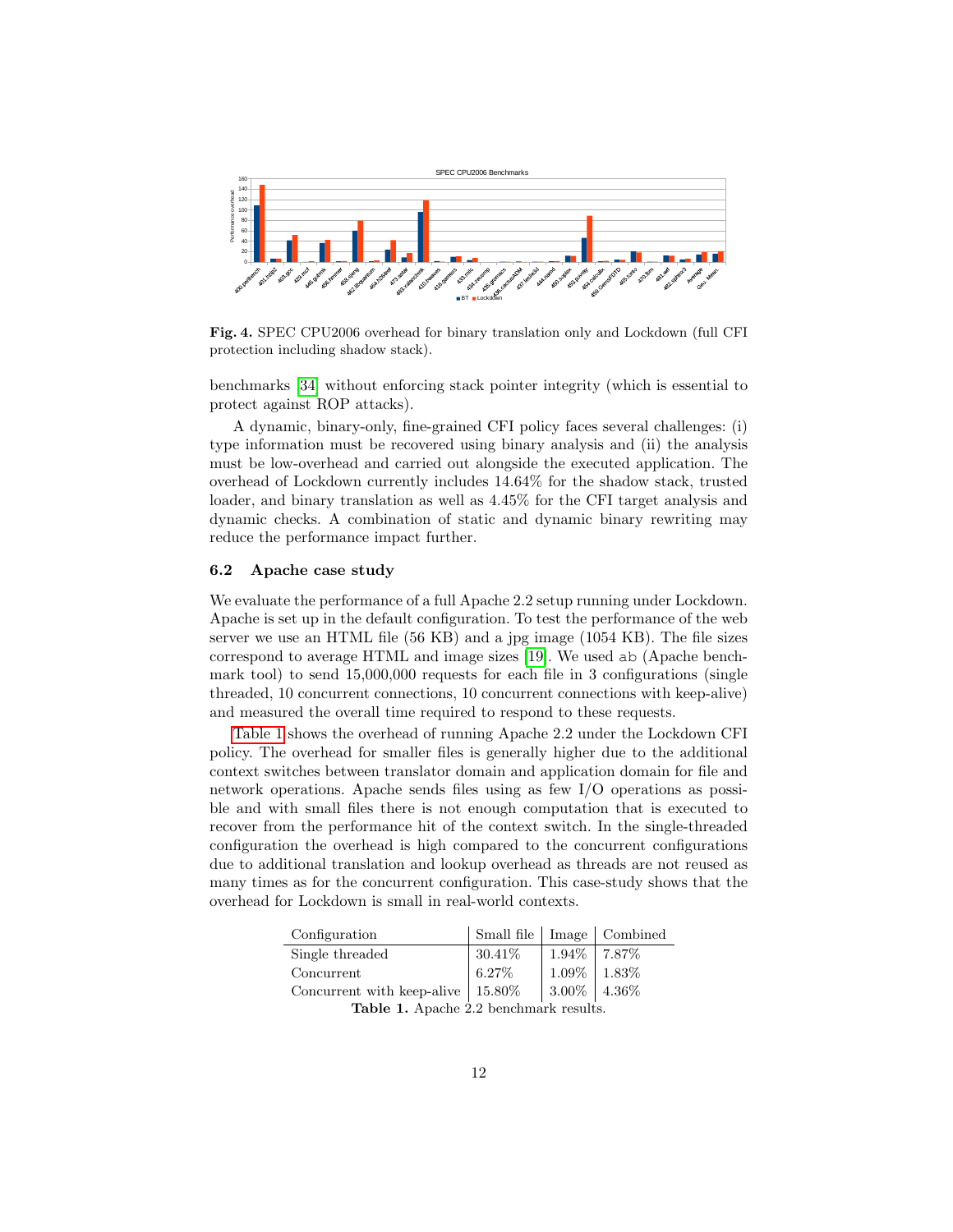## 6.3 Security and CFI Effectiveness Case-Study

Evaluating the effectiveness of a CFI implementation in terms of security is nontrivial. Running a vulnerable program with a CFI mechanism and preventing exploitation using one specific vulnerability does not guarantee that the vulnerability is not exploitable under other circumstances (hijacking a different indirect branch instruction, overwriting other control-flow sensitive data, or just using different gadgets in a code-reuse attack).

We make the following observations: (i) in our attack model a successful attacker needs to hijack the control-flow to already executable code within the process, (ii) the probability of success for an attacker depends on the ability to find a sequence of reusable code (gadgets) that (executed in the right order) accomplishes the intended malicious behavior (e.g., spawning a shell).

The effectiveness of a CFI implementation therefore depends on how effectively an attacker is restrained in the ability to find and reuse already available code. This directly translates to the quantity and quality of the remaining indirect-control flow targets of the enforced CFG.

CFI effectiveness with AIR Zhang and Sekar [\[52\]](#page-19-8) propose a metric for measuring CFI strength called Average Indirect target Reduction (AIR). AIR exclusively focuses on the quantity of remaining gadgets ignoring quality and therefore fails to capture the effectiveness of CFI policies regarding security. This limitation is underlined in recent work [\[8,](#page-17-2) [14,](#page-18-4) [17\]](#page-18-5) where coarse-grained CFI implementations proved to be ineffective while having very high AIR values  $(>\!\!99\%)$ .

For a program like LibreOffice, which maps at least  $56,417,429<sup>4</sup>$  $56,417,429<sup>4</sup>$  $56,417,429<sup>4</sup>$  bytes of executable memory, for a CFI solution with AIR of 99% the remaining 1% of valid targets still consist of 564,174 potential targets. An attacker needs to find only a handful of gadgets within this set of valid targets to successfully exploit a vulnerability. Hence, there is no AIR threshold that indicates if a CFI policy is secure or not; we present AIR numbers only to allow comparison with related work. Lockdown enforces a dynamic policy which extends and shrinks target sets depending on the executed code, we therefore report numbers at the end of execution. Lockdown achieves an AIR value of 99.88% for SPEC CPU2006  $(99.84\%$  with stripped libraries) and  $99.55\%$  for an application set of LibreOffice, Apache, Vim, and xterm. In comparison, static CFI implementations have AIR values for SPEC CPU2006 of 99.13% (CFI reloc) or 98.86% (CFI bin) [\[52\]](#page-19-8).

CFI Security Effectiveness Case Study We provide an in-depth analysis of the effectiveness of Lockdown by looking at CVE 2013-2028, a memory corruption vulnerability for nginx. Modern attacks exploiting memory corruption vulnerabilities rely on code-reuse techniques. The widespread deployment of W⊕X does not allow to execute memory areas like the stack or the heap. A code-reuse attack [\[3,](#page-17-3) [5,](#page-17-4) [6,](#page-17-5) [9,](#page-18-6) [31,](#page-19-13) [39,](#page-19-14) [43\]](#page-19-15) combines already executable code snippets (gadgets) found in the executable area of a program or libraries to realise attacker desired behavior. Return-Oriented Programming (ROP) uses gadgets

<span id="page-12-0"></span> $^4$  We looked at LibreOffice 3.5 on Ubuntu Linux 12.04.4 LTS and added all the initial executable ELF segments, i.e., of the soffice.bin and all its library dependencies.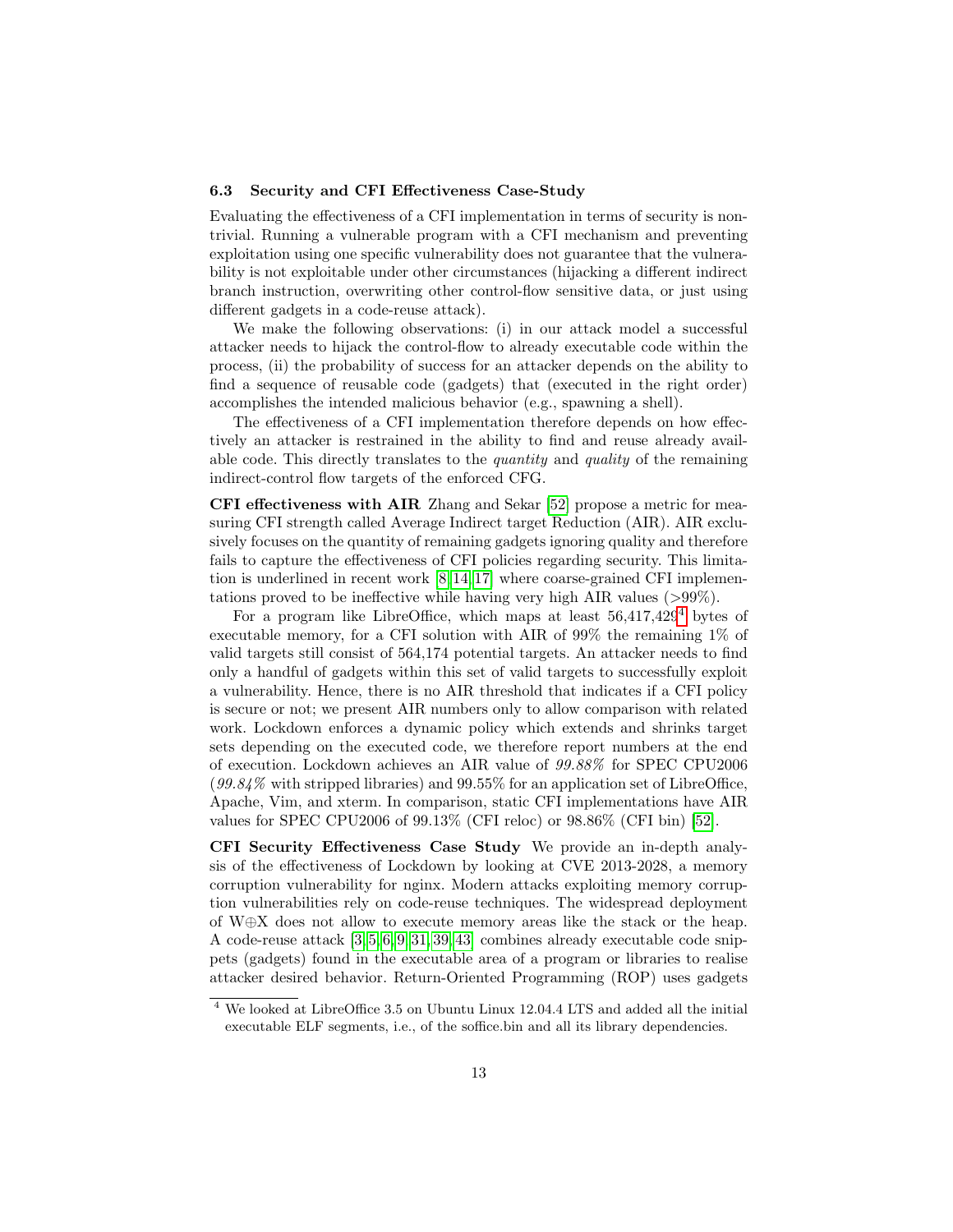

<span id="page-13-0"></span>Fig. 5. Gadgets in our nginx 1.4.0.0 exploit (on Ubuntu Linux 12.04.4 LTS). G1-G3 implement a write primitive and G4-G8 transfer control to an arbitrary libc function.

ending with a return instruction while Jump-Oriented Programming (JOP) and Call-Oriented Programming (COP) use gadgets ending with indirect jumps and indirect calls. Most real-life code-reuse attacks rely on return gadgets.

CVE 2013-2028 reports a signedness bug in nginx before 1.4.0.0. The vulnerability can be exploited by overflowing the stack [\[26\]](#page-18-20) or corrupting heap data [\[24\]](#page-18-21). ASLR and stack canaries are bypassed by server-side heap spraying and bruteforcing. The gadgets in [Figure 5](#page-13-0) can be used to exploit the vulnerability and to execute a remote bind shell. Gadgets 1-3 (G1-G3) are used to implement a "write value to address" primitive and gadgets 4-8 (G4-G8) are used to load a GOT.PLT entry into a register, add an offset to it, push it onto the stack and transfer control it. The "write value to address" primitive is used several times to copy a sequence of 4 byte values to a writeable memory area (somewhere within the .data section) and then gadget sequence 4-8 is used to perform an arbitrary function call. More specifically the copied data will be used as the function argument to libc's system() function. This technique allows an attacker to execute arbitrary commands (e.g., a remote shell).

An attacker needs only a small number of gadgets that, when chained together, allows the implementation of the desired behavior. To assess the security effectiveness of a CFI implementation a detailed application specific analysis is required. We implemented a gadget finder tool that identifies potential gadgets within the set of valid target locations for a particular indirect control-flow transfer, returning all potential gadgets (according to additional filter criteria).

A filter criterion for gadgets is the type of indirect branch instruction at the end of the gadget: return (ret), indirect jump (jmp), or indirect call (call). We consider gadgets up to a length of 30 instructions. In practice, gadgets are short (up to 5 instructions). Longer gadgets might be used to bypass ROP heuristics [\[14,](#page-18-4) [17\]](#page-18-5) but are harder to control due to unwanted side effects. We allow conditional and unconditional jumps within gadgets. Jumps to (i) locations outside of the gadget, (ii) illegal instructions, or (iii) instructions not allowed in user mode are not allowed in a gadget. We further introduce a *system gadget* (sys) type that ends with a system call (i.e. int 0x80 or sysenter). These gadgets are used to construct syscall primitives.

To reliably perform JOP or COP attacks [\[5,](#page-17-4) [9\]](#page-18-6) certain types of gadgets are needed. We follow the terminology from [\[5\]](#page-17-4). Gadgets are either initialization, dispatcher, or functional gadgets: An initialization gadget (init) contains a popa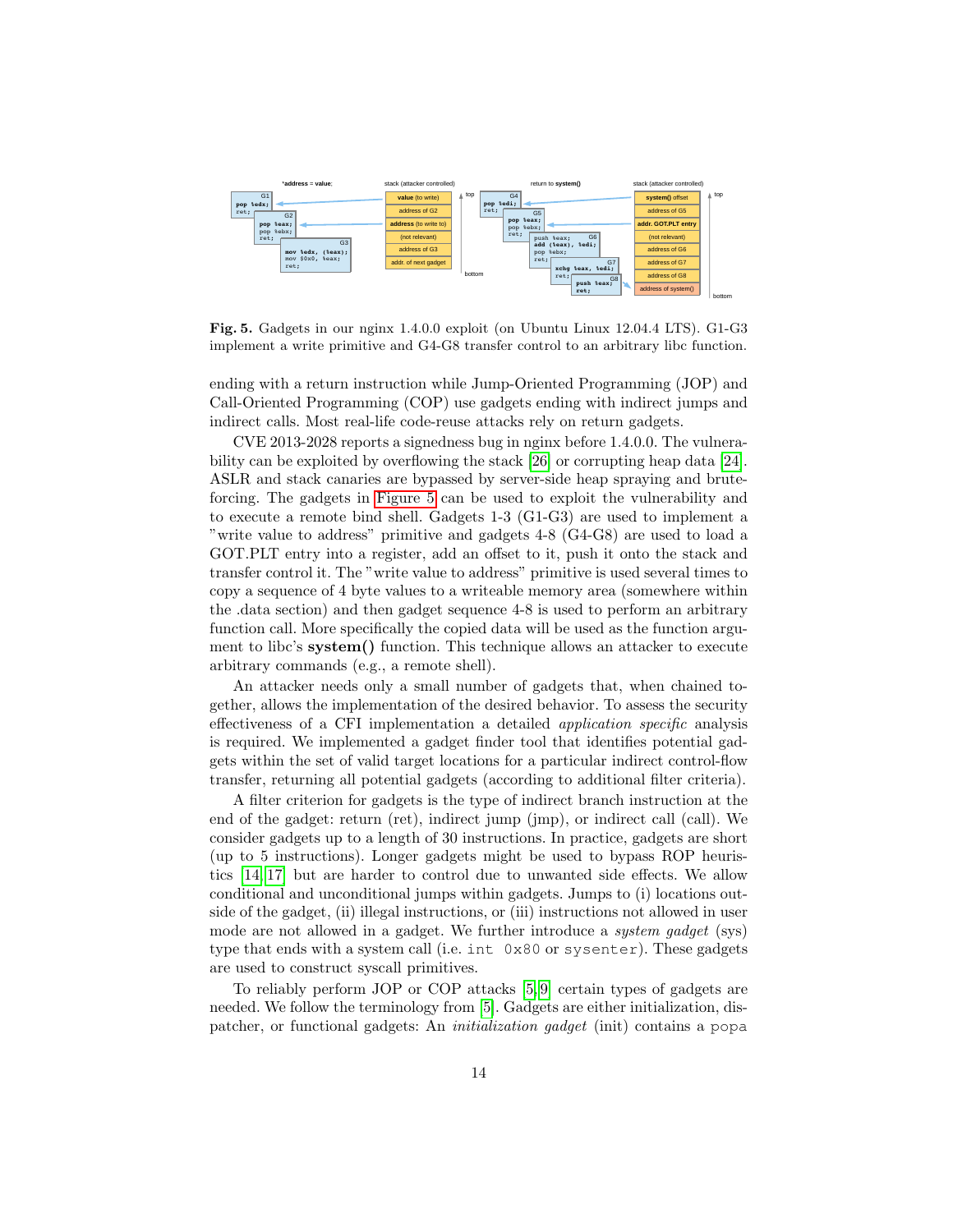instruction or allows to pop or move at least three values from the stack into registers. Such gadgets allow the initialization of registers. Initialization gadgets in our evaluation can be return, jump, or call gadgets. Dispatcher gadgets (disp) are jump or call gadgets that change the target used for the indirect jump or call at the end of the gadget. Not all gadgets that fulfil this criterion are feasible dispatcher gadgets, providing an over-approximation of available gadgets. Functional gadgets (func) are the opposite of dispatcher gadgets, they do not change the content of the register later used for addressing of the indirect jump or call. The idea is to have a register holding the address of the dispatcher gadget so at the end of a functional gadget we can jump or call the dispatcher gadget to load and dispatch the next gadget. We refer to related work [\[5,](#page-17-4) [9\]](#page-18-6) for details on gadget chain construction. Attacks that rely exclusively on JOP and COP (i.e., no return gadgets are used) need at least one initialization gadget (that initializes a set of registers from attacker supplied memory), one dispatcher gadget (that implements the 'load and branch' sequence to dispatch execution to the next gadget), and a set of functional gadgets (e.g., to move a value to a register).

We analyse remaining gadgets in nginx for (i) Lockdown and (ii) a coarsegrained CFI policy using the filtering described above. The coarse-grained CFI policy follows a conservative and strict static CFI policy where returns and jumps can target call sites (call preceded locations) and where calls are allowed to target only symbol addresses (beginning of functions). The coarse-grained CFI policy is stricter than the combined static CFI policy described in [\[14,](#page-18-4)[17\]](#page-18-5). Such an overlystrict CFI policy results in a lower bound of total targets that must be allowed by any coarse-grained CFI policy. Real policies must over-approximate this set of targets due to imprecisions in the analysis, therefore this policy is strictly stronger than any coarse-grained policy. We show that an attacker can achieve arbitrary computation for this overly strict policy that under-approximates the valid targets and thereby over-approximates the protection capabilities of all coarse-grained CFI policies, therefore all coarse-grained CFI policies are broken, generalizing prior attacks against coarse-grained CFI [\[8,](#page-17-2) [14,](#page-18-4) [17\]](#page-18-5).

We provide a precise analysis of the remaining gadgets (which we inspected manually) for Lockdown and we show that no usable gadgets remain. Filtering the valid targets of the vulnerable 'ret' and 'call' instruction in nginx 1.4.0.0 under Lockdown  $(L_{ret}, L_{call})$  and under the coarse-grained CFI policy  $(S_{ret},$  $S_{call}$ , results in the number of gadgets presented in [Table 2.](#page-15-0) These are the only gadgets available for exploit construction.

Lockdown greatly reduces the available attack surface. For the vulnerable return instruction only 3 gadgets with a maximum size of 5 instructions are available (7 gadgets if longer sequences are considered). The set of valid targets only contains return gadgets, prohibiting a transition to JOP or COP. A further restriction is that the 7 gadgets can only be executed in a certain order, namely from top of the shadow stack down. Therefore, every gadget can only be executed once. Manual analysis of the specific instructions within the available gadgets shows limited computational abilities, making successful exploitation highly unlikely. We therefore conclude that Lockdown effectively prevents attacks target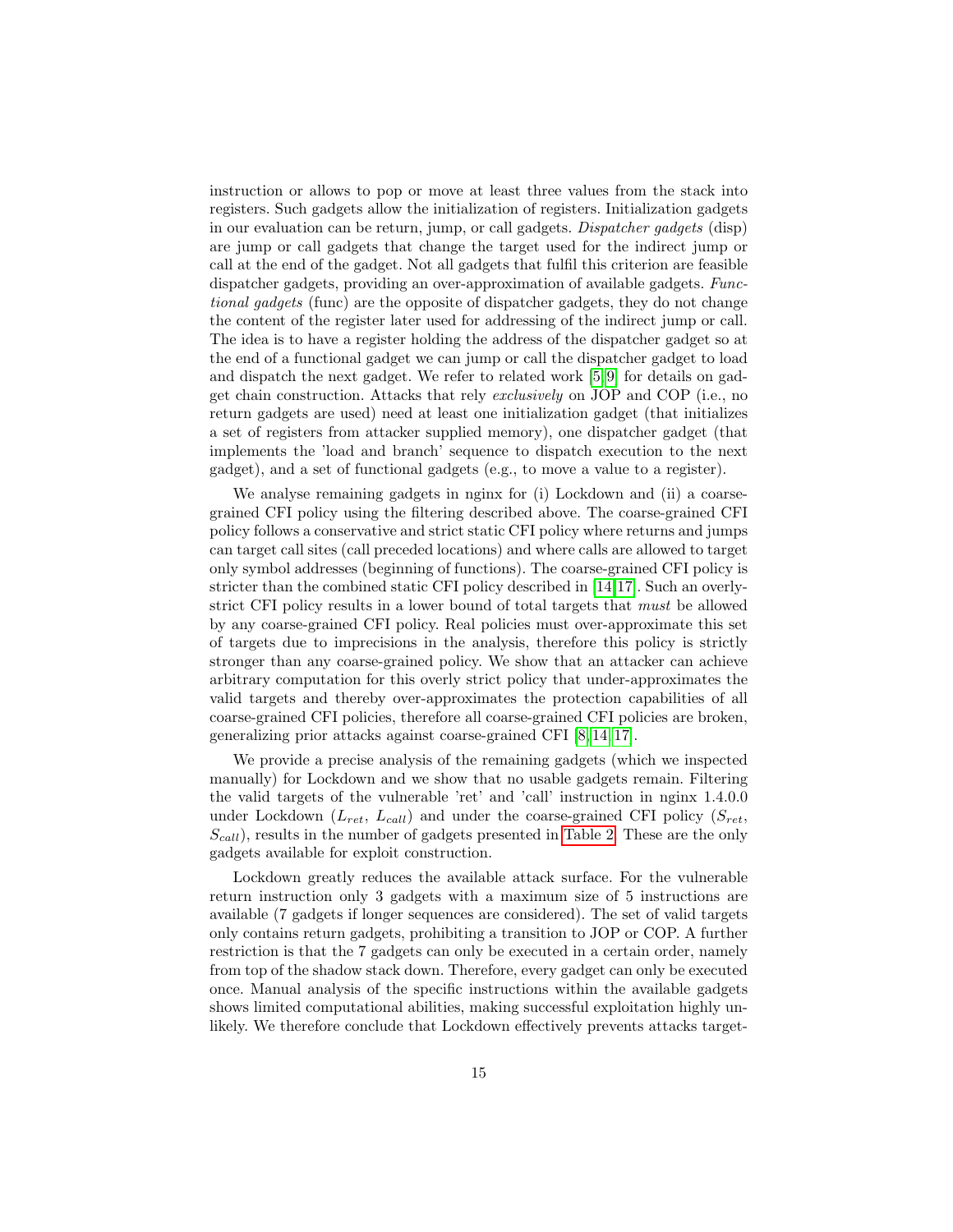ing the vulnerable return instruction (for this vulnerability). The second possible exploitation vector of CVE 2013-2028 uses an indirect call instruction. Manual analysis of the gadgets available for the specific vulnerable indirect call instruction again shows limited computational abilities, making successful exploitation highly unlikely as well. First, only JOP-only or COP-only attacks are possible. Using return gadgets is no longer possible due to the strictness of Lockdown's policy for return instructions (the number of reachable return gadgets is shown in parentheses). For long gadgets we get few initialization or dispatcher gadgets but no functional gadgets. Longer gadgets come with an increasing risk of unwanted (and unrecoverable) side effects and/or loss of control-flow from the attacker's perspective. Even if one of the call gadgets could (hypothetically) be used as an arbitrary call, Lockdown always enforces a least-privileges policy for inter-DSO calls (if a symbol is not explicitly imported, the call is not allowed). Therefore even in the most extreme case where the redirection over a call gadget to a specific function would be sufficient, the called function must also be imported (for nginx, e.g., system or mprotect are not imported).

Looking at the results for the coarse-grained CFI policy shows that, despite the high AIR value, thousands of gadgets remain readily available. Most gadgets are return gadgets, allowing flexible ROP chains. In fact, we easily find a set of gadgets that implements the same primitives needed for successful exploitation even if the coarse-grained CFI policy is enforced. For the indirect call exploitation vector we simply fall back to ROP by using a stack pivot and one of the available return gadgets. Falling back to ROP is not possible for Lockdown because the shadow stack enforces stack integrity.

We conclude that Lockdown indeed prevents exploitation of CVE 2013-2028 for both exploitation vectors (while coarse-grained CFI fails to protect both exploitation vectors). Lockdown's strength originates from the combination of a precise policy for return instructions and a fine-grained policy for call/jump instructions. In contrast, our analysis for a representative coarse-grained CFI pol-

|                       | length | total      | ret                     | jmp            | call           | sys            | init           | disp           | func           | protected? |
|-----------------------|--------|------------|-------------------------|----------------|----------------|----------------|----------------|----------------|----------------|------------|
| $\overline{L}_{ret}$  | 5      | 3          | 3                       | $\theta$       | $\Omega$       | $\overline{0}$ | $\Omega$       | $\Omega$       | $\theta$       |            |
|                       | 10     | 6          | 6                       | $\overline{0}$ | $\Omega$       | $\overline{0}$ |                | $\theta$       | $\Omega$       |            |
|                       | 15     | 7          | 7                       | $\overline{0}$ | $\Omega$       | $\overline{0}$ |                | $\theta$       | $\Omega$       |            |
|                       | 30     | 7          | 7                       | $\overline{0}$ | $\overline{0}$ | $\overline{0}$ |                | $\theta$       | $\theta$       |            |
| $L_{call}$            | 5      | (97)<br>20 | (77)<br>$\overline{0}$  | $\theta$       | 17             | 3              | $\Omega$       | 13             | $\theta$       |            |
|                       | 10     | 53 (270)   | (217)<br>$\overline{0}$ | $\overline{0}$ | 50             | 3              | 9              | 45             | $\theta$       |            |
|                       | 15     | 65 (392)   | (327)<br>$\overline{0}$ | 1              | 61             | 3              | 31             | 56             | $\Omega$       |            |
|                       | 30     | 99 (586)   | (487)<br>$\overline{0}$ | $\overline{2}$ | 94             | 3              | 125            | 85             | $\theta$       |            |
| $S_{ret}$             | 5      | 2037       | 1295                    | 440            | 294            | 8              | $\overline{2}$ | 216            | 50             | $\times$   |
|                       | 10     | 3741       | 2662                    | 536            | 533            | 10             | 261            | 326            | 69             | $\times$   |
|                       | 15     | 4622       | 3330                    | 583            | 698            | 11             | 516            | 375            | 97             | $\times$   |
|                       | 30     | 6209       | 4450                    | 763            | 980            | 16             | 1072           | 558            | 117            | $\times$   |
| $\overline{S}_{call}$ | 5      | 99         | 97                      | $\theta$       | $\Omega$       | $\overline{2}$ | 4              | $\Omega$       | $\Omega$       | $\times$   |
|                       | 10     | 401        | 391                     | $\overline{0}$ | $\overline{4}$ | 6              | 9              | $\overline{4}$ | $\Omega$       | $\times$   |
|                       | 15     | 635        | 617                     | $\overline{0}$ | 12             | 6              | 68             | 12             | $\overline{0}$ | $\times$   |
|                       | 30     | 954        | 922                     | $\overline{0}$ | 24             | 8              | 268            | 24             | $\theta$       | $\times$   |

length total ret jmp call sys init disp func protected?

<span id="page-15-0"></span>Table 2. Gadgets found at valid return and call locations when protecting the vulnerable return and indirect call instruction in nginx 1.4.0.0 for Lockdown ( $L_{ret}$  and  $L_{call}$ ) and the strict static CFI policy  $(S_{ret}$  and  $S_{call})$ .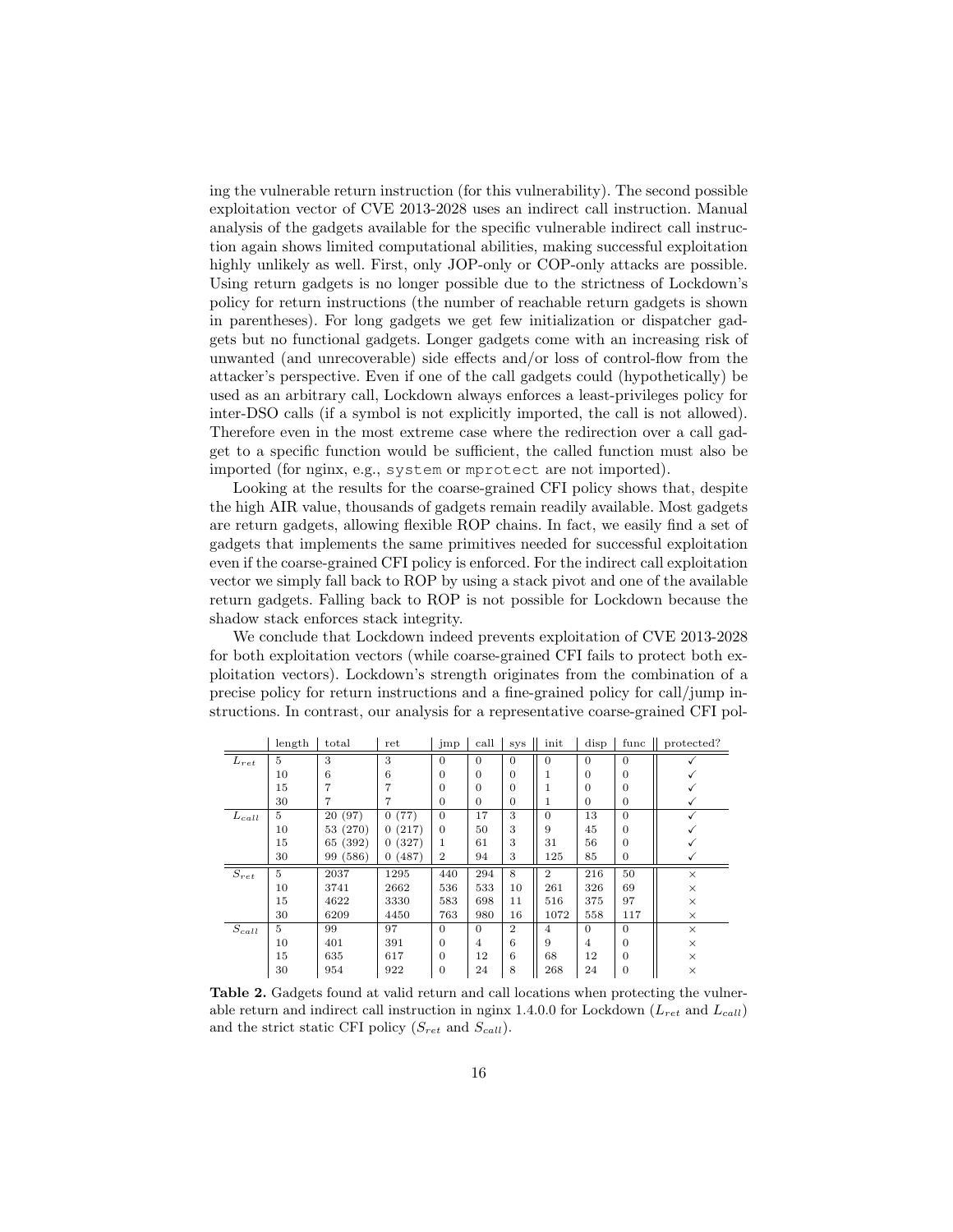icy shows that despite high AIR values such policies are unable to effectively prevent code-reuse attacks, further questioning the effectiveness of existing coarsegrained CFI techniques. In fact, current binary-only CFI implementations are even more permissive than the strict coarse-grained CFI policy discussed here. A common problem is the missing (strong) protection against ROP attacks.

[Table 3](#page-16-0) shows remaining gadgets under Lockdown for the vulnerable call instruction if nginx and all libraries are stripped. Due to the limited symbol information, more targets are reachable for the vulnerable call instruction compared to the unstripped binary. This leaves the attacker with several gadgets to choose from. As the shadow stack does not rely on symbol information, the precision for the stack remains the same as in [Table 2](#page-15-0) and the attacker must exclusively rely on COP or JOP. The majority of the available gadgets are intra-DSO targets as the information needed for inter-DSO control transfers is always available. While the attacker can construct Turing-complete computation inside one DSO, executing arbitrary system calls is only possible if the desired libc functions are imported into the DSO or an exploitable call or jump instruction inside libc is found. Therefore, even if binaries are stripped the Lockdown policy offers protection for transfers between objects and against ROP attacks. Here, an attacker is restricted to the few functions imported in the vulnerable object (therefore the protection is partial), e.g., in the case of libc as the destination DSO the list of allowed functions from a source DSO to libc is generally limited. If a security sensitive function (like system()) is still within the allowed targets then data validation guards could be emitted to detect attacks.

Our analysis shows that the combination of a strong policy for returns and a fine-grained CFI policy for indirect jumps and calls is key in preventing attacks. Missing only one of these fine-grained policies for either of the indirect branch instructions would already open up the attack surface for successful exploitation.

## 6.4 Security Guarantees

Lockdown enforces a strict, modular, fine-grained CFI policy for executed code combined with a precise shadow stack, resulting in the following guarantees: (i) the DBT always maintains control of the control-flow, (ii) only valid, legitimate instructions are executed, (iii) function returns cannot be redirected, mitigating ROP attacks, (iv) jump instructions can target only valid instructions in the same function or symbols in the same module  $(DSO)$ ,  $(v)$  call instructions can target only valid functions in the same module (DSO) or imported functions, (vi) all signals are caught by the DBT system, protecting from signal oriented programming, (vii) all system calls go through a system call policy check. Due to the modular implementation, individual guarantees build on each other: the

|            | length   total |                                                                                            | ret | $ $ jmp $ $ call $ $ sys $ $ init |                                        |                                       |     | $\vert$ disp $\vert$ func $\vert$ prot.? |
|------------|----------------|--------------------------------------------------------------------------------------------|-----|-----------------------------------|----------------------------------------|---------------------------------------|-----|------------------------------------------|
| $L_{call}$ |                | $4016 (20388) \mid 0 (16372) \mid 804 \mid 3203 \mid 9$                                    |     |                                   |                                        | 563                                   | 403 |                                          |
|            | 10             | 6129 (34885) $\begin{array}{ c c c c c c c c } \hline 6 & 0 & 0 & 0 \\ \hline \end{array}$ |     |                                   | $\vert 5206 \vert 17 \vert 1446 \vert$ | $\mid$ 1323   565    ( $\checkmark$ ) |     |                                          |
|            | 15             |                                                                                            |     | $\vert 5990 \vert 24 \vert 3880$  |                                        | $1707$ 618 $\parallel (\checkmark)$   |     |                                          |
|            | -30            | 10109 (64695)   0 (54586)   1017   9062   30    10932   3294   760    $(\checkmark)$       |     |                                   |                                        |                                       |     |                                          |

<span id="page-16-0"></span>Table 3. Gadgets found at valid call locations when protecting the vulnerable indirect call instruction in nginx 1.4.0.0 for Lockdown ( $L_{call}$ ) without debug symbol information.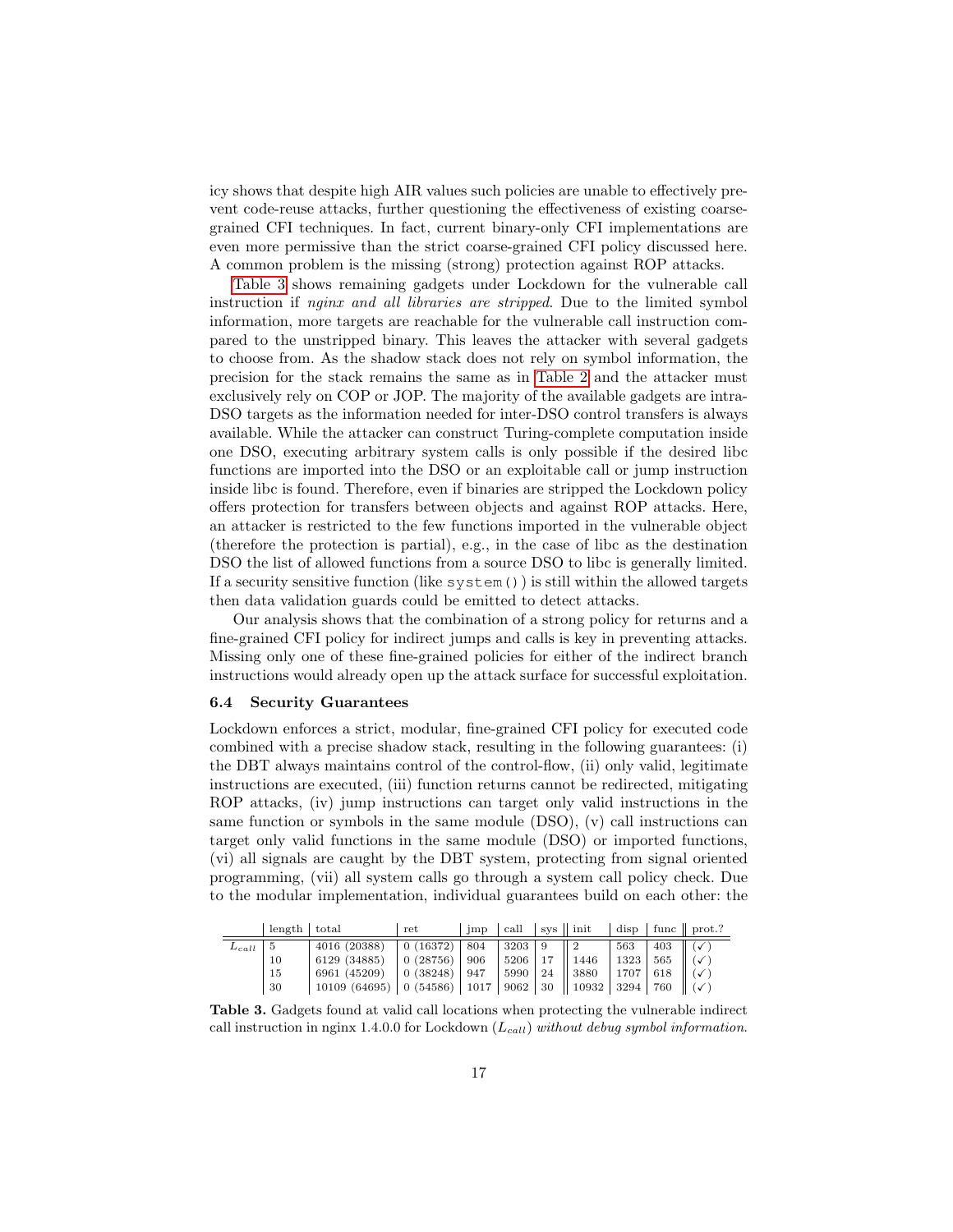binary translator ensures the SFI properties that only valid instructions can be targeted, the shadow stack protects return instructions at all times, the trusted loader provides information about valid targets for call and jmp instructions, and the dynamic control-flow transfer checks enforce dynamic CFI.

# 7 Conclusion

This paper presents Lockdown, a fine-grained, modular, dynamic control-flow integrity policy for binaries. Using the symbol tables available in shared libraries and executables we build a control-flow graph on the granularity of shared objects. A dynamic binary translation based system enforces the integrity of control-flow transfers at all times according to this model. To counter recent attacks on coarse-grained CFI implementations, we use a shadow stack that protects from all ROP attacks.

Our prototype implementation shows low performance overhead of 19.09% on average for SPEC CPU2006. In addition, we reason about CFI effectiveness and the strength of Lockdown's dynamic CFI approach, which is more precise than other CFI solutions that rely on static binary rewriting. Our security evaluation goes beyond AIR metrics and we provide an in-depth analysis of our implementation's security effectiveness using real exploits that demonstrates a strong policy for returns must be combined with a fine-grained CFI policy for indirect jumps and calls if we want to prevent attacks.

Lockdown enforces strong security guarantees for current systems in a practical environment that allows dynamic code loading (of shared libraries), supports threads, and results in low overhead.

# 8 Acknowledgements

We thank Andreas Follner, Volodymyr Kuznetsov, Per Larsen, Kaveh Razavi, our shepherd Cristiano Giuffrida, and the anonymous reviewers for feedback and discussions. This research was supported, in part, by a grant from NSF.

## References

- <span id="page-17-0"></span>1. Abadi, M., Budiu, M., Erlingsson, U., Ligatti, J.: Control-flow integrity. In: CCS'05 (2005)
- <span id="page-17-6"></span>2. Akritidis, P., Cadar, C., Raiciu, C., Costa, M., Castro, M.: Preventing memory error exploits with WIT. In: SP'08 (2008)
- <span id="page-17-3"></span>3. Bittau, A., Belay, A., Mashtizadeh, A., Mazieres, D., Boneh, D.: Hacking blind. In: SP'14 (2014)
- <span id="page-17-1"></span>4. Bletsch, T., Jiang, X., Freeh, V.: Mitigating code-reuse attacks with control-flow locking. In: ACSAC'11 (2011)
- <span id="page-17-4"></span>5. Bletsch, T., Jiang, X., Freeh, V.W., Liang, Z.: Jump-oriented programming: a new class of code-reuse attack. In: ASIACCS'11 (2011)
- <span id="page-17-5"></span>6. Bosman, E., Bos, H.: Framing signals - a return to portable shellcode. In: SP'14 (2014)
- <span id="page-17-7"></span>7. Bruening, D., Garnett, T., Amarasinghe, S.: An infrastructure for adaptive dynamic optimization. In: CGO '03 (2003)
- <span id="page-17-2"></span>8. Carlini, N., Wagner, D.: ROP is Still Dangerous: Breaking Modern Defenses. In: SSYM'14 (2014)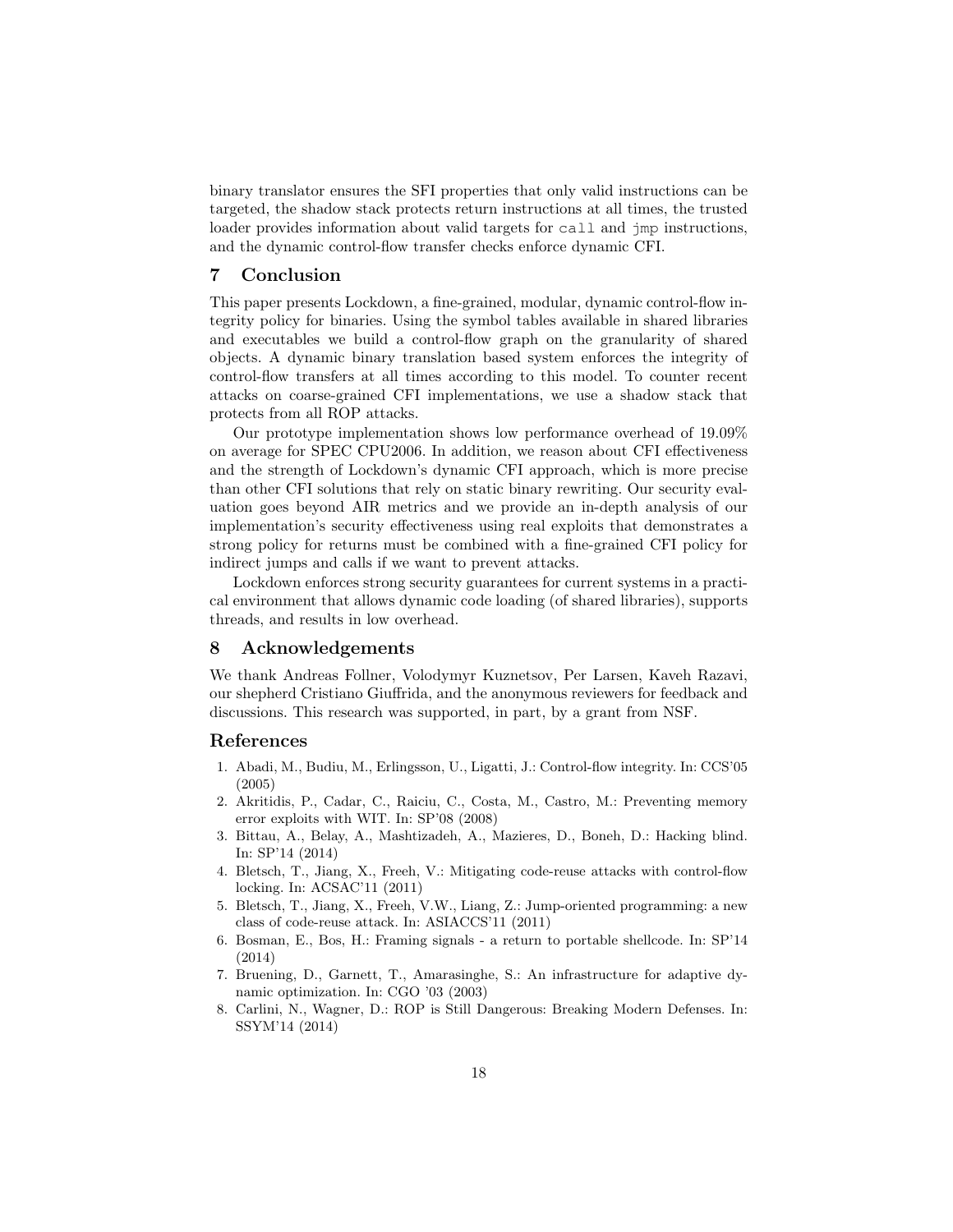- <span id="page-18-6"></span>9. Checkoway, S., Davi, L., Dmitrienko, A., Sadeghi, A.R., Shacham, H., Winandy, M.: Return-oriented programming without returns. In: CCS'10 (2010)
- <span id="page-18-7"></span>10. Chen, S., Xu, J., Sezer, E.C., Gauriar, P., Iyer, R.K.: Non-control-data attacks are realistic threats. In: SSYM'05 (2005)
- <span id="page-18-13"></span>11. Crane, S., Liebchen, C., Homescu, A., Davi, L., Larsen, P., Sadeghi, A.R., Brunthaler, S., Franz, M.: Readactor: Practical code randomization resilient to memory disclosure. In: SP'15 (2015)
- <span id="page-18-1"></span>12. Criswell, J., Dautenhahn, N., Adve, V.: KCoFI: Complete Control-Flow Integrity for Commodity Operating System Kernels. In: SP'14 (2014)
- <span id="page-18-15"></span>13. Davi, L., Dmitrienko, R., Egele, M., Fischer, T., Holz, T., Hund, R., Nuernberger, S., Sadeghi, A.: MoCFI: A framework to mitigate control-flow attacks on smartphones. In: NDSS'12 (2012)
- <span id="page-18-4"></span>14. Davi, L., Sadeghi, A.R., Lehmann, D., Monrose, F.: Stitching the gadgets: On the ineffectiveness of coarse-grained control-flow integrity protection. In: SSYM'14 (2014)
- <span id="page-18-18"></span>15. Drepper, U.: How to write shared libraries. [http://www.akkadia.org/](http://www.akkadia.org/drepper/dsohowto.pdf) [drepper/dsohowto.pdf](http://www.akkadia.org/drepper/dsohowto.pdf) (Dec 2010)
- <span id="page-18-2"></span>16. Erlingsson, U., Abadi, M., Vrable, M., Budiu, M., Necula, G.C.: XFI: Software ´ guards for system address spaces. In: OSDI'06 (2006)
- <span id="page-18-5"></span>17. Göktaş, E., Athanasopoulos, E., Bos, H., Portokalidis, G.: Out of control: Overcoming control-flow integrity. In: SP'14 (2014)
- <span id="page-18-0"></span>18. Hiroaki, E., Kunikazu, Y.: ProPolice: Improved stack-smashing attack detection. IPSJ SIG Notes pp. 181–188 (2001)
- <span id="page-18-19"></span>19. HTTP Archive: Http archive - interesting stats - average sizes of web sites and objects (2014), [http://httparchive.org/interesting.php?a=All&l=Mar%](http://httparchive.org/interesting.php?a=All&l=Mar%201%202014) [201%202014](http://httparchive.org/interesting.php?a=All&l=Mar%201%202014)
- <span id="page-18-8"></span>20. Jim, T., Morrisett, J.G., Grossman, D., Hicks, M.W., Cheney, J., Wang, Y.: Cyclone: A Safe Dialect of C. In: ATC'02 (2002)
- <span id="page-18-16"></span>21. Kiriansky, V., Bruening, D., Amarasinghe, S.P.: Secure execution via program shepherding. In: SSYM'02 (2002)
- <span id="page-18-10"></span>22. Kuzentsov, V., Payer, M., Szekeres, L., Candea, G., Song, D., Sekar, R.: Code pointer integrity. In: OSDI (2014)
- <span id="page-18-14"></span>23. Larsen, P., Homescu, A., Brunthaler, S., Franz, M.: SoK: Automated Software Diversity. In: SP'14 (2014)
- <span id="page-18-21"></span>24. Le, L.: Exploiting nginx chunked overflow bug, the undisclosed attack vector (CVE-2013-2028) (2013)
- <span id="page-18-17"></span>25. Luk, C.K., Cohn, R., Muth, R., Patil, H., Klauser, A., Lowney, G., Wallace, S., Reddi, V.J., Hazelwood, K.: Pin: building customized program analysis tools with dynamic instrumentation. In: PLDI'05 (2005)
- <span id="page-18-20"></span>26. MacManus, G., Hal, Saelo: Metasploit module nginx chunked size for CVE-2013-2028. [http://www.rapid7.com/db/modules/exploit/linux/http/](http://www.rapid7.com/db/modules/exploit/linux/http/nginx_chunked_size) [nginx\\_chunked\\_size](http://www.rapid7.com/db/modules/exploit/linux/http/nginx_chunked_size) (2013)
- <span id="page-18-3"></span>27. Mohan, V., Larsen, P., Brunthaler, S., Hamlen, K.W., Franz, M.: Opaque Control-Flow Integrity. In: NDSS'15 (2015)
- <span id="page-18-11"></span>28. Nagarakatte, S., Zhao, J., Martin, M.M., Zdancewic, S.: SoftBound: Highly Compatible and Complete Spatial Memory Safety for C. In: PLDI'09 (2009)
- <span id="page-18-12"></span>29. Nagarakatte, S., Zhao, J., Martin, M.M., Zdancewic, S.: CETS: Compiler Enforced Temporal Safety for C. In: ISMM'10 (2010)
- <span id="page-18-9"></span>30. Necula, G., Condit, J., Harren, M., McPeak, S., Weimer, W.: CCured: Type-safe retrofitting of legacy software. ACM Transactions on Programming Languages and Systems (TOPLAS) 27(3), 477–526 (2005)